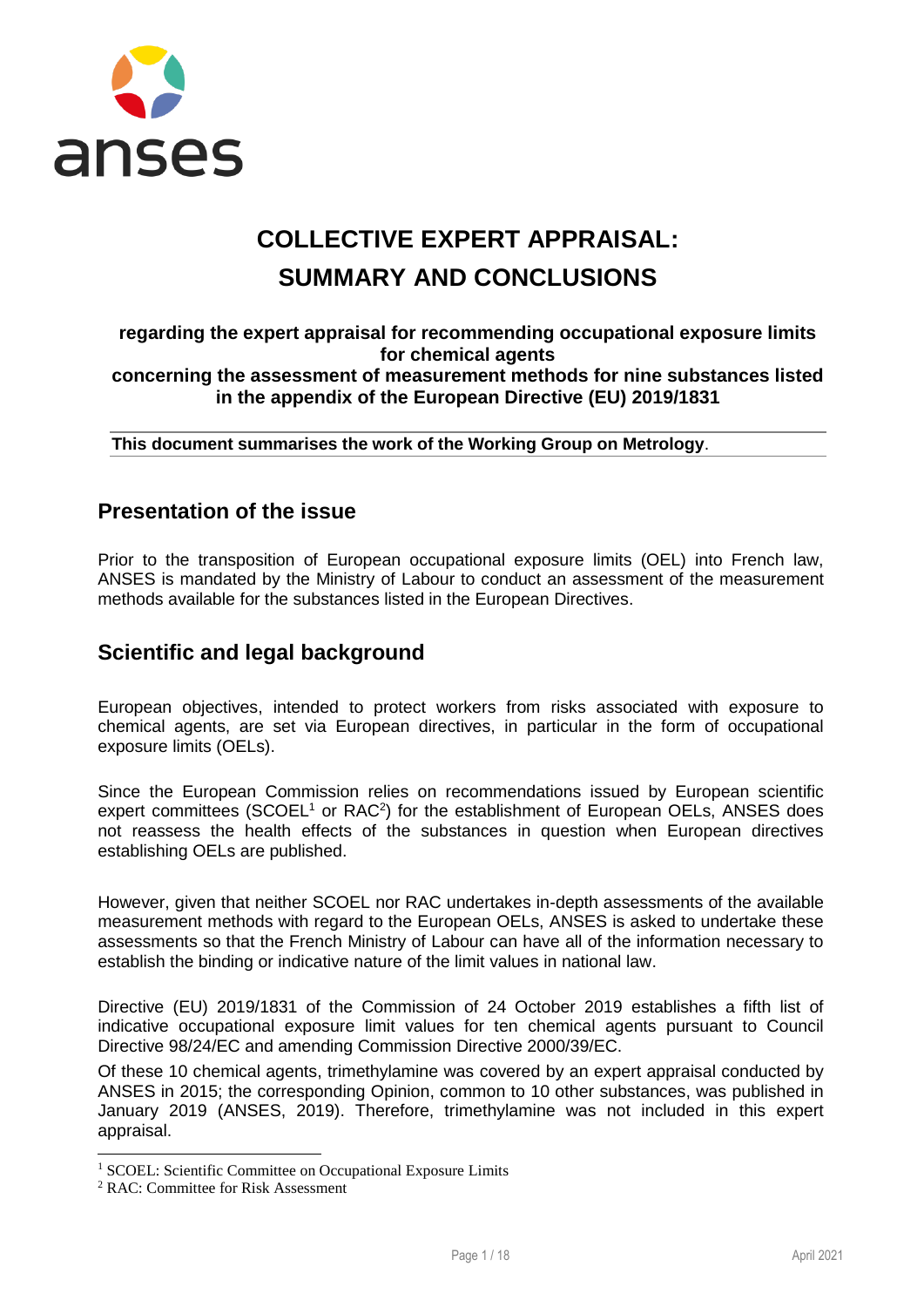As part of the memorandum of understanding on occupational exposure limits and biological limit values (OELs and BLVs) established between the Ministry of Labour and ANSES, the Directorate General for Labour (DGT) mandated ANSES to undertake the metrological expert appraisal only for the substances mentioned in the following table, with regard to the OELs established in Directive (EU) 2019/1831.

In light of the question asked, the relevance of the values laid down by European Directive (EU) 2019/1831 has not been examined.

| <b>Substance</b>                     | <b>CAS number</b> | OELs laid down by the directive (UE) 2019/1831 | $(mg.m^{-3})$  |  |  |  |  |
|--------------------------------------|-------------------|------------------------------------------------|----------------|--|--|--|--|
|                                      |                   | 8h-OEL                                         | 15min-STEL (1) |  |  |  |  |
| Aniline                              | 62-53-3           | 7.74                                           | 19.35          |  |  |  |  |
| Chloromethane                        | 74-87-3           | 42                                             |                |  |  |  |  |
| 2-Phenylpropane (cumene)             | 98-82-8           | 50                                             | 250            |  |  |  |  |
| n-Butyl acetate                      | 123-86-4          |                                                |                |  |  |  |  |
| <b>Isobutyl acetate</b>              | 110-19-0          | 241                                            | 723            |  |  |  |  |
| sec-Butyl acetate                    | 105-46-4          |                                                |                |  |  |  |  |
| 4-Aminotoluene                       | 106-49-0          | 4.46                                           | 8.92           |  |  |  |  |
| Isoamyl alcohol                      | $123 - 51 - 3$    | 18                                             | 37             |  |  |  |  |
| <b>Phosphoryl trichloride</b>        | 10025-87-3        | 0.064                                          | 0.13           |  |  |  |  |
| (1) STEL : Short term exposure limit |                   |                                                |                |  |  |  |  |

## **Organisation of the expert appraisal**

The expert appraisal on the assessment of measurement methods with regard to OELs established under European Directives falls within the sphere of competence of the Working Group on Metrology (Metrology WG).

This report has been prepared from metrology reports developed individually for each substance according to the methodology of the Metrology WG validated by the Expert Committees "Health reference values" and "Assessment of the risks related to air environments" (Anses, 2020a).

This expert appraisal was therefore conducted by a group of experts with complementary skills. It was carried out in accordance with the French Standard NF X 50-110 "Quality in Expertise Activities".

## **Description of the method**

Each assessment report, individually prepared by the Metrology WG for each substance, presents the various protocols for measuring the respective substance in workplace atmospheres grouped together based on the methods they use

These methods were then assessed and classified based on the performance requirements set out particularly in the French Standard NF EN 482: "Workplace atmospheres - General requirements for the performance of procedures for the measurement of chemical agents" and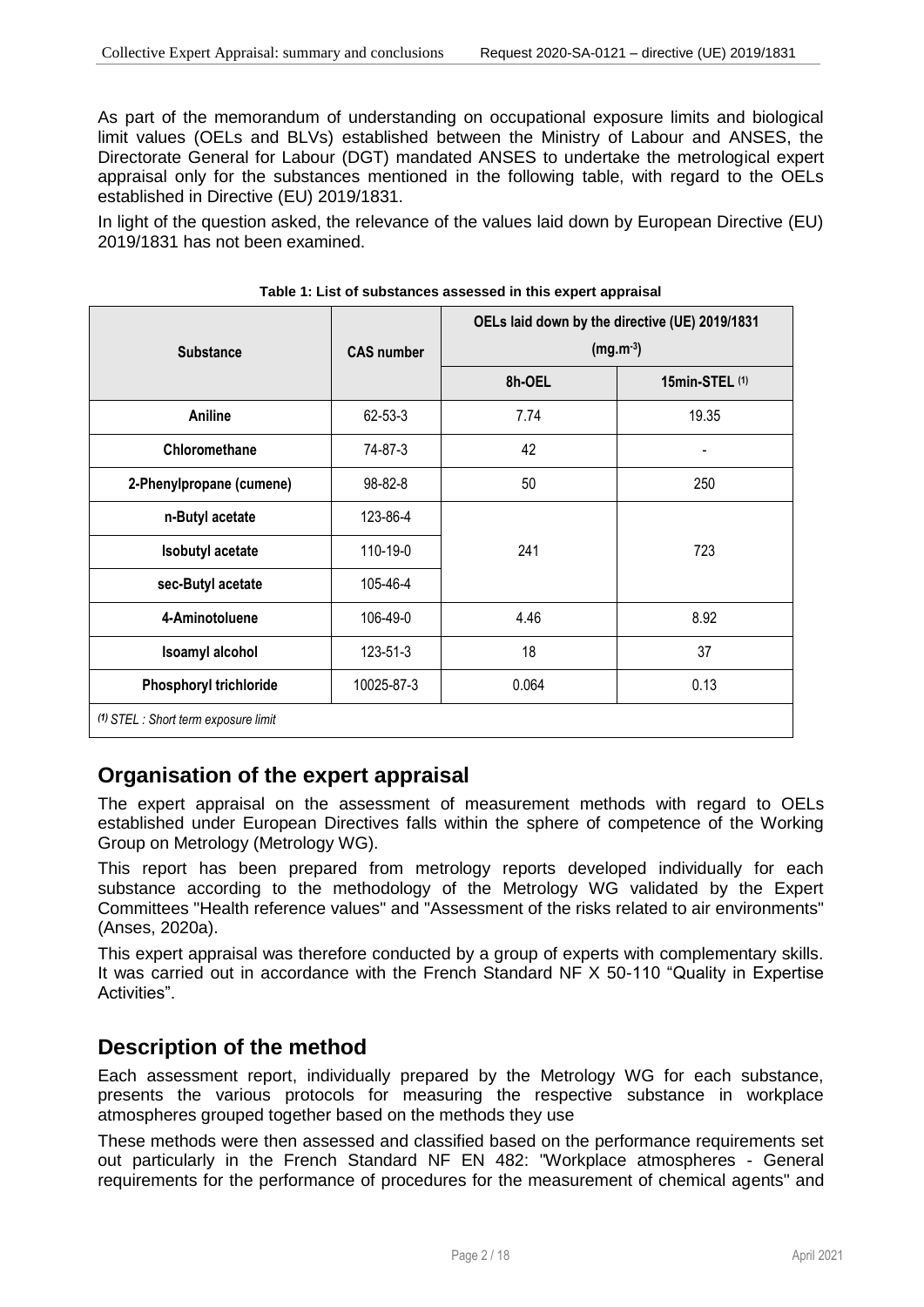the decision-making criteria listed in the methodology report (Anses, 2020a). The list of the main sources consulted is detailed in the methodology report (Anses, 2020a).

These methods were classified as follows:

- category 1A: validated methods (all of the performance criteria are met);
- category 1B: partially validated methods (the essential performance criteria are met);
- category 2: indicative methods (essential criteria for validation are not clear enough or else the method requires adjustments that need to be validated);
- category 3 : methods not recommended because they are unsuitable (essential validation criteria are not fulfilled)
- category 3\*: methods not recommended because they cannot be evaluated (essential validation criteria are not documented).

NB : For the measurement of aerosols and substances in mixed phases, an initial classification is established with regard to the performance criteria for sampling methods. A second classification is then established with regard to the performance criteria for analytical methods. The final classification of the method corresponds to the least favourable of these two classifications.

A detailed comparative study of the methods in categories 1A, 1B and 2 was conducted with respect to their various validation data and technical feasibility, in order to recommend the most suitable method(s) for measuring concentrations for comparison with OELs.

The expert appraisal was carried out by the Metrology WG between 29 October 2020 and 9 February 2021.

The details concerning the adoption of each measurement method assessment report are given in the following table.

| <b>Substance</b>              |                        |                         |  |
|-------------------------------|------------------------|-------------------------|--|
| Name                          | <b>CAS number</b>      | Adoption date by the WG |  |
| Aniline                       | 62-53-3                | 09/02/2021              |  |
| Chloromethane                 | 74-87-3                | 25/01/2021              |  |
| 2-Phenylpropane (cumene)      | $98 - 82 - 8$          | 25/01/2021              |  |
| n-Butyl acetate               | 123-86-4               |                         |  |
| <b>Isobutyl acetate</b>       | 110-19-0               | 09/02/2021              |  |
| sec-Butyl acetate             | 105-46-4               |                         |  |
| 4-Aminotoluene                | 106-49-0               | 08/12/2020              |  |
| Isoamyl alcohol               | 123-51-3<br>05/01/2021 |                         |  |
| <b>Phosphoryl trichloride</b> | 10025-87-3             | 08/12/2020              |  |

| Table 2: Adoption dates of the individual reports by the Metrology Working Group |  |  |  |
|----------------------------------------------------------------------------------|--|--|--|
|                                                                                  |  |  |  |

The overall report, as well as the summary and conclusions of the collective expert appraisal, were adopted by the Metrology WG for public consultation on 09/02/2021.

This collective expert appraisal work and the summary report were submitted to public consultation from 02/03/2021 to 02/04/2021. The people or organizations that contributed to the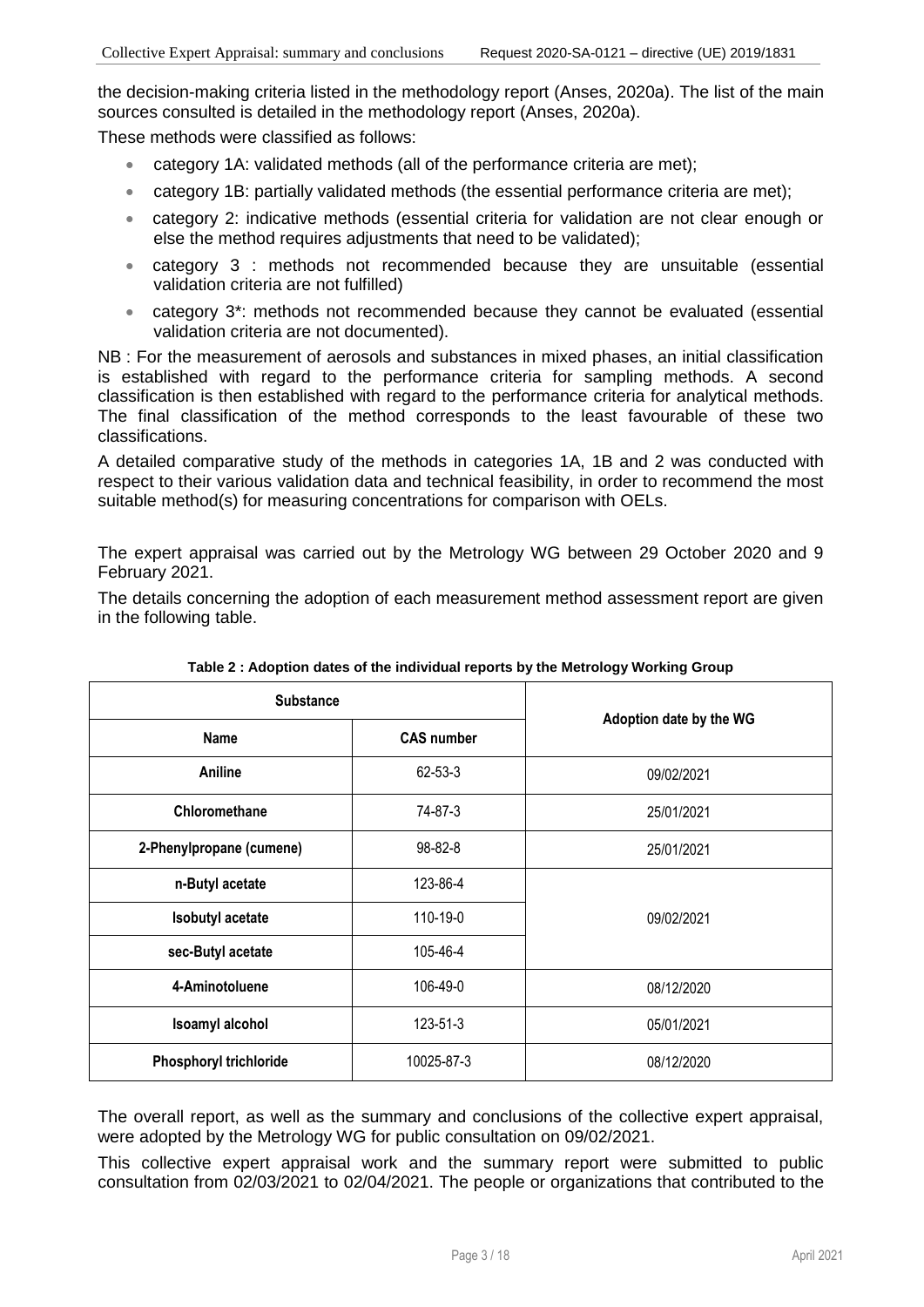public consultation are listed in appendix 8 of the report (only available in French). The comments received were reviewed by the Working Group on Metrology who finally adopted this version on 16/04/2021.

### **Results of the collective expert appraisal**

The results of the assessment of the measurement methods are summarised below for each substance. References for all the protocols and the headings of the methods identified and evaluated for each substance are listed in Table 3. In this table, the protocols with the most complete validation data are highlighted in bold, and the measurement methods recommended at the end are noted in blue.

#### $\Box$  Assessment of the measurement methods for aniline

Eight methods for the measurement of aniline in workplace air were identified and assessed:

- Method 1: Active sampling on filter impregnated with sulphuric acid using a GSP1 device, acetonitrile/ammonia elution, analysis by gas chromatography - detection by mass spectrometry (GC/MS)
- Method 2: Active sampling on 2 filters impregnated with sulphuric acid using a closed face cassette (CFC) or an IOM device, methanol/water+sodium hydroxide elution, analysis by high-performance liquid chromatography - ultra-violet detection (HPLC/UV)
- Method 3: Active sampling on filter impregnated with sulphuric acid using a CFC, acetonitrile/water + dansyl chloride elution, analysis by ultra performance liquid chromatography - detection by tandem mass spectrometry (UPLC-MS/MS)
- Method 4: Active sampling on filter impregnated with sulphuric acid using a CFC, ethanol elution, analysis by GC/MS
- Method 5: Active sampling on silica gel tube, ethanol/water elution, analysis by gas chromatography – flame ionisation detection (GC/FID)
- Method 6: Active sampling on XAD-7 tube impregnated with phosphoric acid, methanol/water + ammonium hydroxide elution, analysis by GC/FID
- Method 7: Active sampling on Tenax tube, thermal desorption, analysis by GC/FID
- Method 8: Active sampling on silica gel tube, methanol + potassium hydroxide elution, analysis by gas chromatography – nitrogen phosphorus detection (GC/NPD)

Due to its vapour pressure, aniline is found in workplace air in vapour and particulate forms. That is why methods 5, 6, 7 & 8, enabling only the gas phase to be sampled, have been classified in Category 3 for regulatory technical control of the 8h-OEL and the 15min-STEL, as well as for short-term exposure monitoring.

Method 1 uses a GSP1 sampling device. Although this device was adapted from the GSP3.5, considered as indicative of the inhalable fraction (ANSES, 2020b), no validation data are available for the GSP1 with regard to the inhalable fraction, whether or not this sampler is used with an impregnated filter. This sampling device has therefore been classified in Category 3<sup>\*</sup> in terms of its compliance with regard to the inhalable fraction.

This method covers the range of 0.1 to 2 times the 8h-OEL with two 4h samples, but without additional data on the influence of high humidity on the capacity of the sulphuric acidimpregnated filter, the analytical method has been classified in Category 2 for regulatory technical control of the 8h-OEL.

For a 15min sampling, the method has been validated over a range of concentrations that covers 0.64 to 2 times the 15min-STEL. However, the quantification limit of the method is below 0.1 times the 15min-STEL and covers the lower part of the targeted range of concentrations. The protocol does not provide any information regarding the influence of potential interfering compounds or environmental conditions, including humidity; however, over a period of 15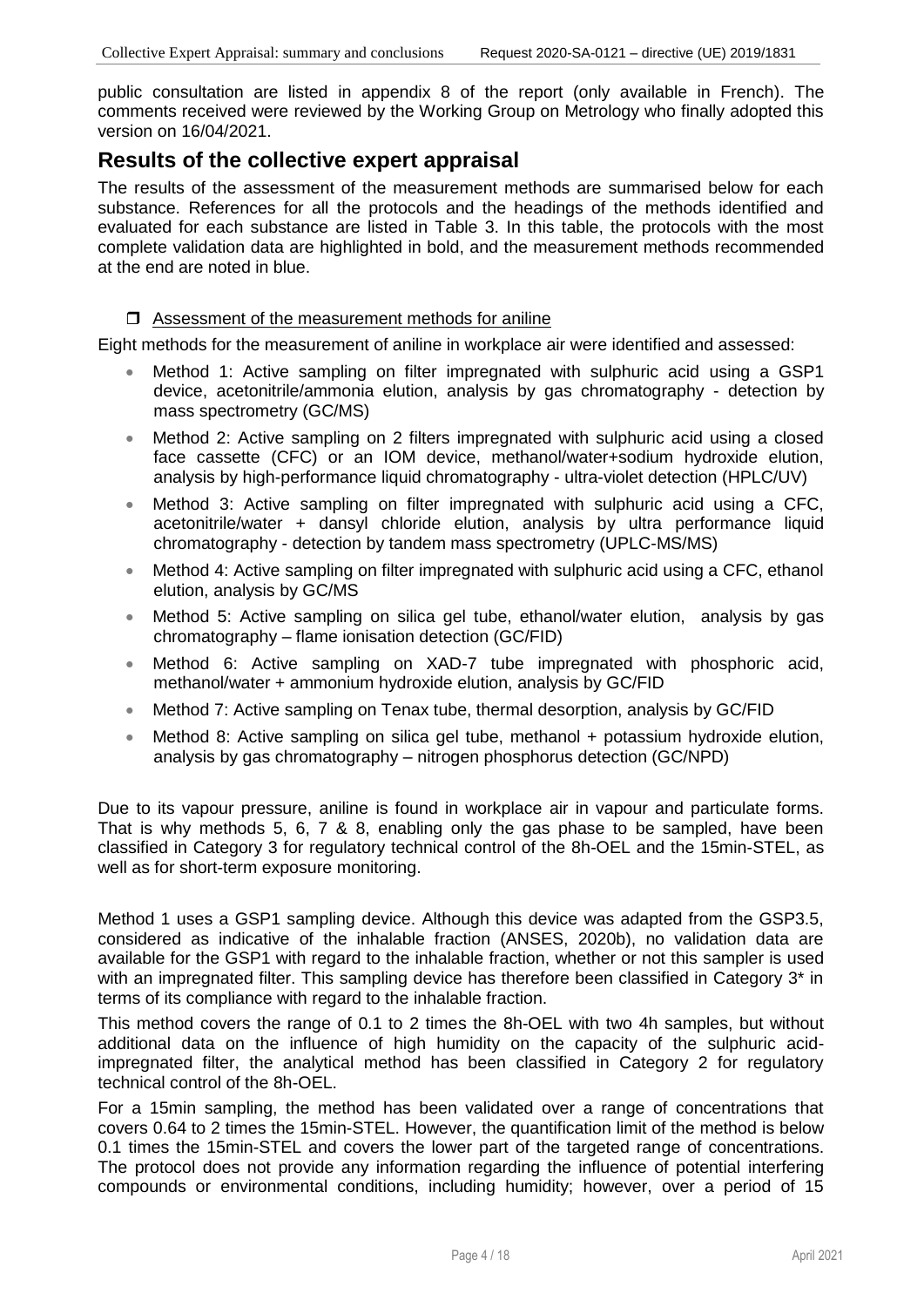minutes, these influences are considered limited. The analytical method has therefore been classified in Category 1B for regulatory technical control of the 15min-STEL and short-term exposure monitoring.

Therefore, measurement method 1 has been classified in Category 3\*, corresponding to the overall classification (sampling + analysis), for regulatory technical control of the 8h-OEL and the 15min-STEL, as well as for short-term exposure monitoring.

For an 8h or 15min sampling, methods 2, 3 & 4 do not cover the targeted concentration ranges. Moreover, the CFC recommended in these methods is not compliant with regard to the inhalable fraction (ANSES, 2020b), and neither is the IOM device recommended by method 2, since deposition on the walls is not taken into account. Therefore, methods 2, 3 & 4 have been classified in Category 3 for regulatory technical control of the 8h-OEL and the 15min-STEL, as well as for short-term exposure monitoring.

#### $\Box$  Assessment of the measurement methods for chloromethane

Three methods for the measurement of chloromethane in workplace air were identified and assessed:

- Method 1: Active sampling on an adsorbent tube, solvent desorption, analysis by GC/FID
- Method 2: Passive sampling, thermal desorption and analysis by GC/FID or MS or an other selective detector
- Method 3: Passive sampling, solvent desorption, analysis by GC/FID or MS or an other selective detector

Method 1 uses two activated charcoal tubes mounted in series. This method is not able to reach 0.1 times the 8h-OEL. Data on the breakthrough volume do not allow the sampling conditions to be adjusted to reach this level. Therefore, this measurement method has been classified in Category 3 for regulatory technical control of the 8h-OEL.

Methods 2 and 3, described by generic standards and protocols for measuring volatile organic compounds (VOCs), have been classified in Category 3\* for technical control of the 8h-OEL. Only the diffusive uptake rate is specified for a given sampling medium for each of these methods (Spherocarb for method 2 and activated charcoal (ORSA-5) for method 3) in the data specific to chloromethane.

A literature search did not find any additional validation data.

#### $\Box$  Assessment of the measurement methods for 2-phenylpropane (cumene)

Four methods for the measurement of 2-phenylpropane in workplace air were identified and assessed:

- Method 1: Active sampling on an adsorbent tube, solvent desorption, analysis by GC/FID or GC/MS
- Method 2: Active sampling on an adsorbent tube, thermal desorption, analysis by GC/FID or GC/MS
- Method 3: Passive sampling on an adsorbent tube, thermal desorption, analysis by GC/FID
- Method 4: Passive sampling on an adsorbent medium, solvent desorption, analysis by GC/FID

Method 1, described by 11 protocols, has complete validation data meeting the requirements of the NF EN 482 standard. It covers the range from 0.1 to 2\*8h-OEL with an 8h sampling and the range from 0.1 to 2\*15min-STEL with a 15min sampling, using a low- or high-capacity activated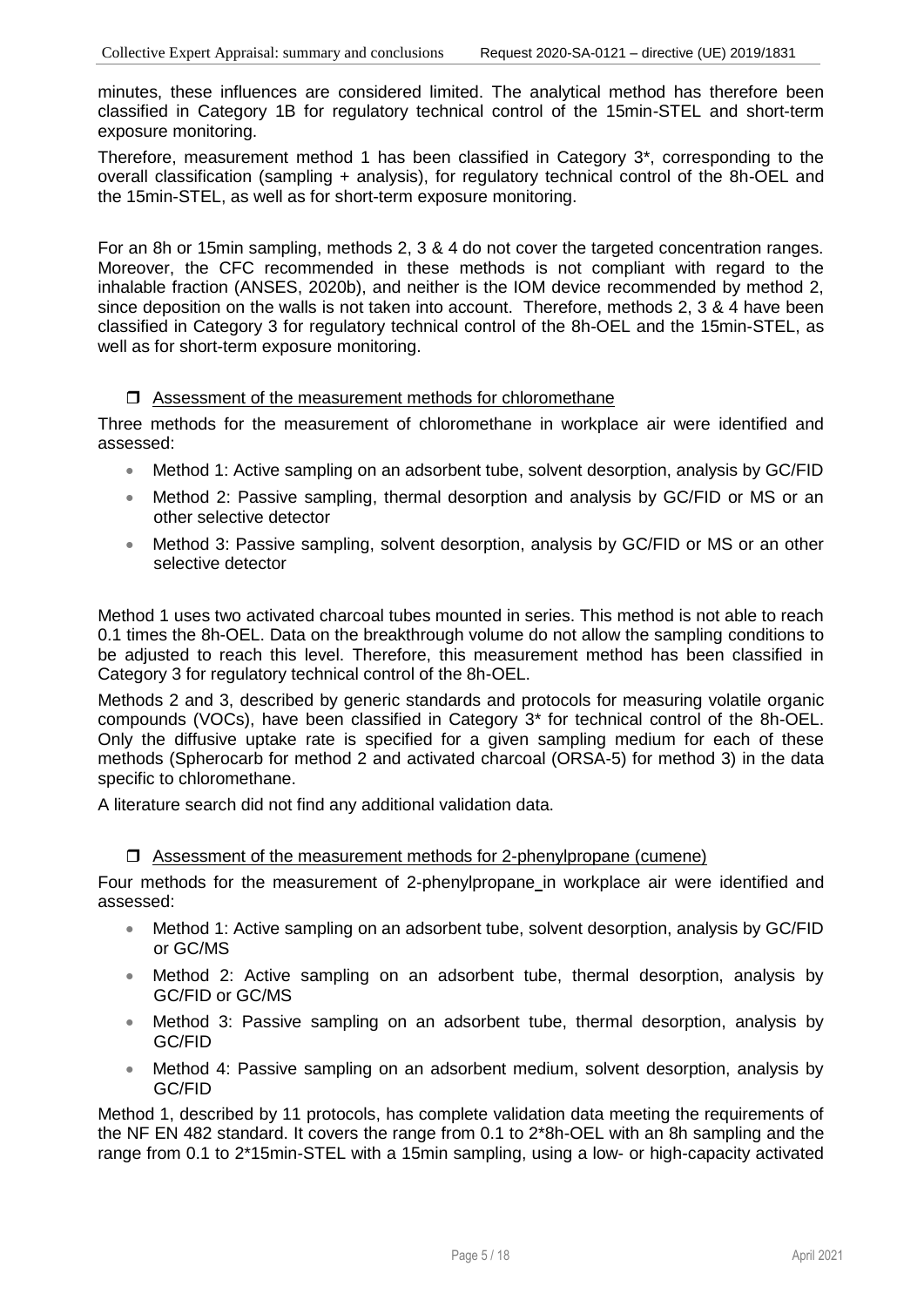charcoal tube. The influence of interfering compounds and environmental conditions is mentioned but not studied.

Method 1 has therefore been classified in Category 1B for regulatory technical control of the 8h-OEL and the 15min-STEL, as well as for short-term exposure monitoring.

Methods 2, 3 & 4 have been classified in Category 3\* for regulatory technical control of the 8h-OEL and the 15min-STEL, as well as for short-term exposure monitoring, due to the absence of validation data available in the protocols describing these methods.

#### Assessment of the measurement methods for n-butyl acetate, isobutyl acetate and secbutyl acetate

Five methods for the measurement of n-butyl acetate, isobutyl acetate and sec-butyl acetate in workplace air were identified and assessed:

- Method 1: Active sampling on an adsorbent tube, solvent desorption, analysis by GC/FID
- Method 2: Active sampling on an adsorbent tube, solvent desorption, analysis by headspace GC/FID or GC/MS
- Method 3: Active sampling on an adsorbent tube, thermal desorption, analysis by GC/FID or GC/MS
- Method 4: Passive sampling on an adsorbent tube, solvent desorption, analysis by GC/FID
- Method 5: Passive sampling on an adsorbent tube, thermal desorption, analysis by GC/FID or GC/MS

Method 1 is described by 16 protocols and is based on sampling either on a low-capacity (100/50 mg) activated charcoal tube (TCAN; activated charcoal tube type NIOSH) or a highercapacity (300/700 mg) activated charcoal tube (TCA). The validation data meet the requirements for n-butyl acetate (NBA), isobutyl acetate (IBA) and sec-butyl acetate (SBA). For SBA, note that there are no validation data with the TCA medium but that performance similar to that of the other isomers has been observed with the other protocols. In light of the above, SBA sampling on this medium can also be recommended.

When using the TCAN tube, the flow rate should be adjusted to 20 mL min<sup>-1</sup> over 8h or to 200 mL·min-1 over 15min to respectively cover 0.1 to 2\*8h-OEL (except for SBA: 0.2 to 2\*8h-OEL) and 0.1 to 2\*15min-STEL.

When using the TCA tube, the validation data cover 0.1 to 2\*8h-OEL considering a rate of 5 L·h<sup>-1</sup> for 8h, and 0.1 to 2\*15min-STEL for a rate of 20 L·h<sup>-1</sup> for 15min. This method has therefore been classified in Category 1A for regulatory technical control of the 8h-OEL and the 15min-STEL, as well as for short-term exposure monitoring for each of the three butyl acetates.

Method 2 only differs from method 1 in that it analyses the headspace of the extract instead of injecting an aliquot and uses a 700/300 mg high-capacity activated charcoal tube.

Adjusting the rate to 25 mL·min<sup>-1</sup> over 8h enables the method to cover 0.1 to 2\*8h-OEL. Over a period of 15min, the method can cover 0.1 to 2\*15min-STEL if the rate is adjusted to 800 mL·min<sup>-1</sup>, which remains within the range recommended in the protocol.

The protocol's validation data focus on IBA. However, the limit of quantification given remains indicative and the uncertainty data provided are limited. No data are available for NBA or SBA. Nevertheless, given the similarities between the isomers on the one hand and to method 1 on the other, the observed performance should be similar. Method 2 could therefore also be used to measure NBA and SBA.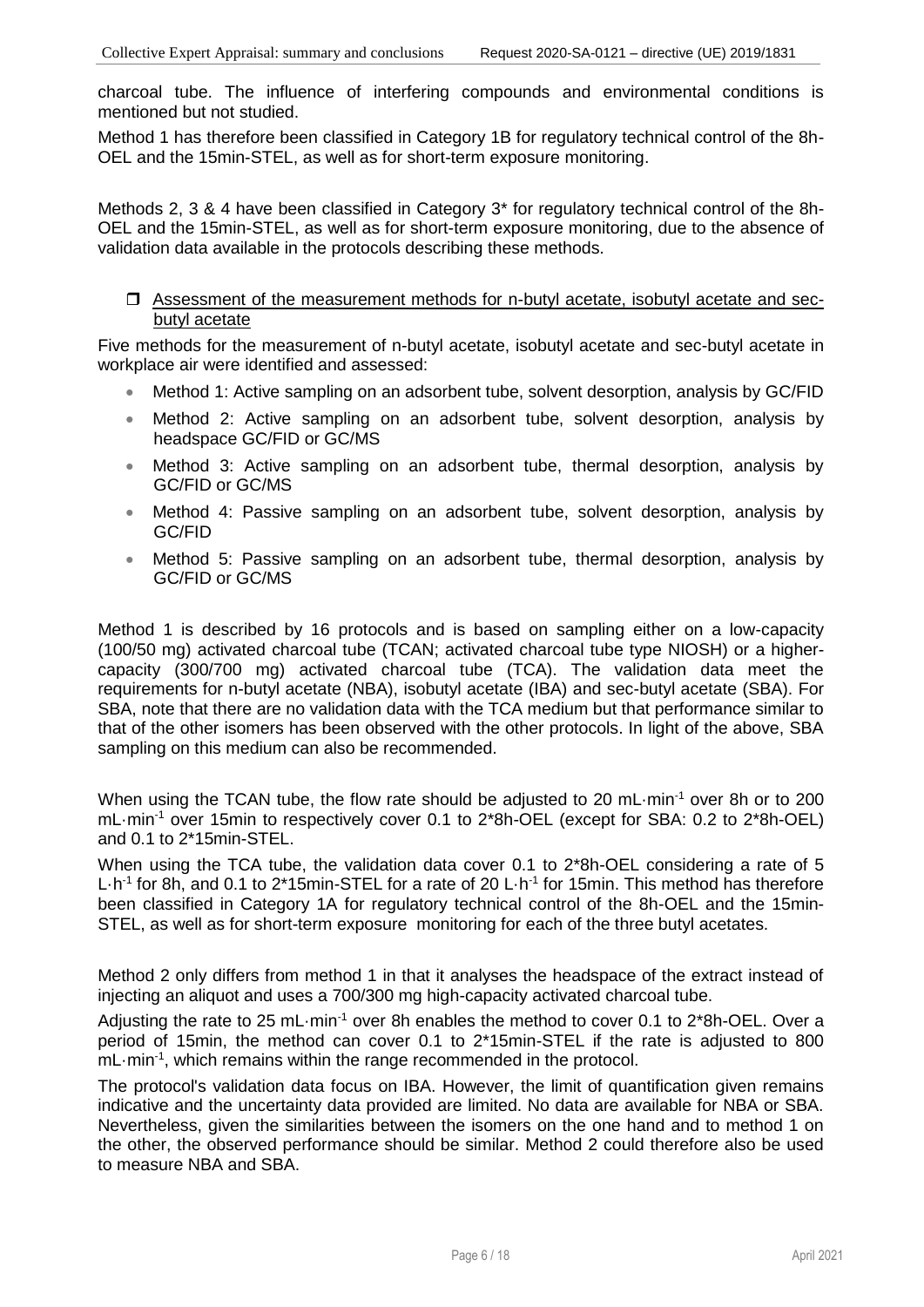This method has therefore been classified in Category 2 for regulatory technical control of the 8h-OEL and the 15min-STEL, as well as for short-term exposure monitoring for each of the three butyl acetates.

Method 3 is covered by six protocols and has validation data for NBA and IBA based on active sampling on tubes containing Tenax TA or Chromosorb 106.

Examination of these data shows that the medium does not have a sufficient capacity to reach 2\*8h-OEL. A very low sampling flow rate of 2 mL·min<sup>-1</sup> would need to be used for 15min to cover 0.1 to 2\*15min-STEL. Such a rate cannot currently be implemented in the field.

Therefore, this method has been classified in Category 3 for regulatory technical control of the 8h-OEL and the 15min-STEL, as well as for short-term exposure monitoring for each of the three butyl acetates.

Method 4 is described by six protocols supplemented by another document (OSHA, 1998) presenting validation data for one of the proposed passive samplers (the SKC575-001 badge). The most complete validation data concern the SKC575-002 and 3M 3520 OVM media, for the three butyl acetates. The method is able to partially cover the range from 0.1 to 2\*8h-OEL with these badges over 4h of exposure repeated twice. It also partially covers the range from 0.1 to 2\*15min-STEL, with preference given in this case to the higher-capacity 3M 3520 OVM badge, especially for SBA.

The presented validation data meet the requirements for the three substances, in particular the stability of the sampling flow rate over periods as short as 15 minutes. However, the uncertainty data provided target concentrations outside of the range. The influence of air speed was assessed with a medium having characteristics similar to those of these two media.

This method has been classified in Category 1B for regulatory technical control of the 8h-OEL for each of the three butyl acetates with use of the SKC575-002 or 3M 3520 badge.

For regulatory technical control of the 15min-STEL and for short-term exposure monitoring, this method has been classified:

- for NBA and IBA: in Category 1B with use of the SKC575-002 or 3M 3520 badge;
- for SBA: in Category 1B with use of the 3M 3520 badge and in Category 2 with use of the SKC575-002 badge.

Method 5 is represented by three protocols based on the use of passive tubes containing Tenax TA or Chromosorb 106.

This method has been classified in Category 3\* for regulatory technical control of the 8h-OEL due to the absence of validation data available in the protocols, whether for n-butyl acetate, isobutyl acetate or sec-butyl acetate. It has been classified in Category 3 for regulatory technical control of the 15min-STEL and for short-term exposure monitoring, due to the time needed to obtain a stable flow rate for each of the three butyl acetates.

#### $\Box$  Assessment of the measurement methods for 4-aminotoluene

Three methods for the measurement of 4- aminotoluene in workplace air were identified and assessed:

- Method 1: Active sampling on filter impregnated with sulphuric acid using a GSP1 device, acetonitrile/ammonia elution, analysis by GC/MS
- Method 2: Active sampling on 2 filters impregnated with sulphuric acid using a CFC, sodium hydroxide / toluene elution, heptafluorobutyric anhydride derivatisation, analysis by GC/MS or gas chromatography – electron capture detection (GC/ECD)
- Method 3: Active sampling on XAD-7 tube, toluene elution and then heptafluorobutyric anhydride derivatisation, analysis by GC/MS or GC/ECD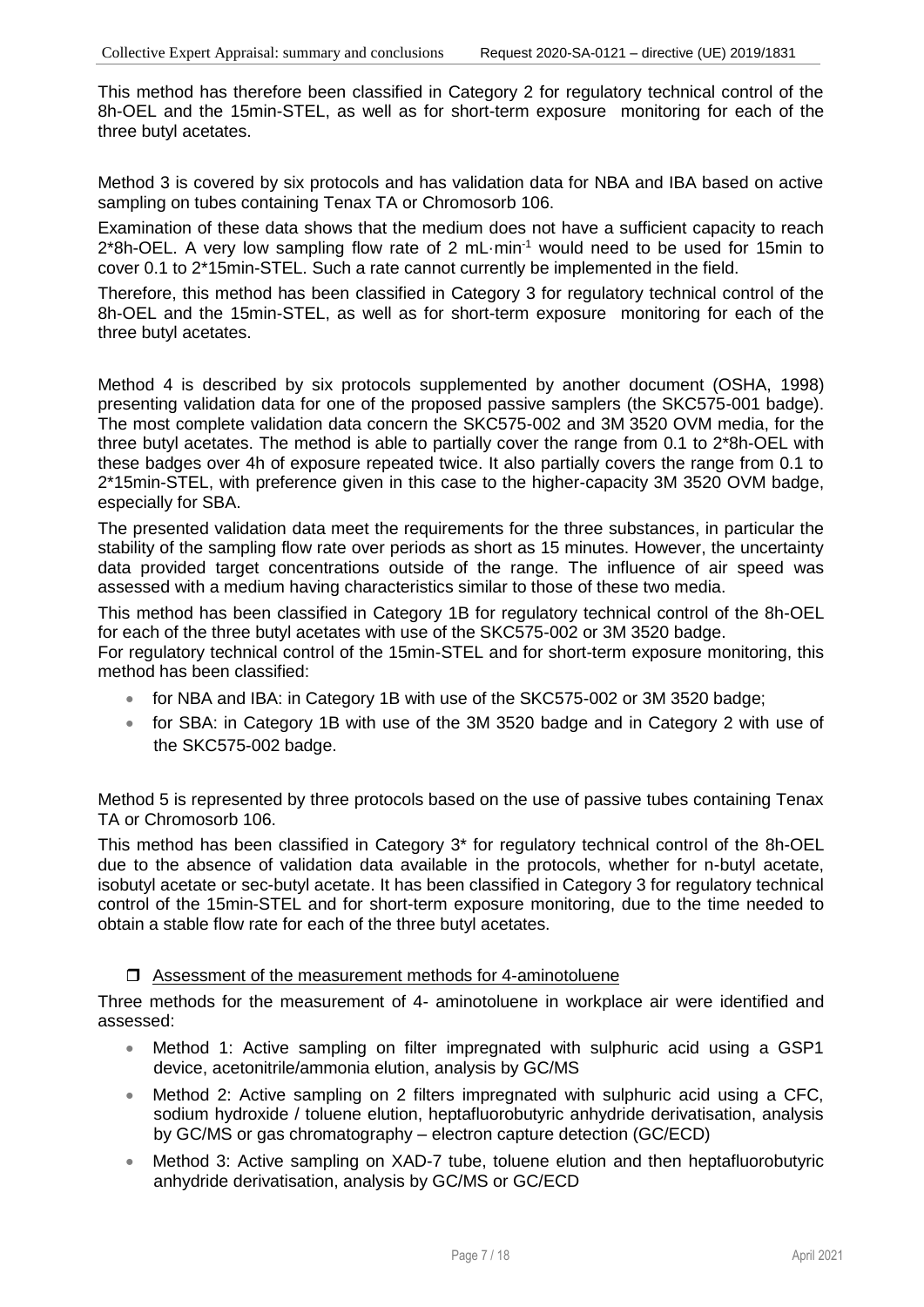Due to its vapour pressure, 4-aminotoluene is found in workplace air in vapour and particulate forms. That is why method 3, described by the IFA 8776 protocol, enabling only the gas phase to be sampled, has been classified in Category 3 for regulatory technical control of the 8h-OEL and the 15min-STEL, as well as for short-term exposure monitoring.

Method 1, described by the DGUV 213-583 protocol, Method 1, uses a GSP1 sampling device. Although this device was adapted from the GSP3.5, considered as indicative of the inhalable fraction (ANSES, 2020b), no validation data are available for the GSP1 with regard to the inhalable fraction, whether or not this sampler is used with an impregnated filter. This sampling device has therefore been classified in Category 3\* in terms of its compliance with regard to the inhalable fraction.

Furthermore, the method is not able to reach 2 times the 8h-OEL. In the absence of data on the breakthrough volume, the analytical method and therefore the measurement method have been classified in Category 3 for regulatory technical control of the 8h-OEL.

However, for a 15min sampling, the analytical method has been validated over a range of concentrations that covers 0.1 to 2 times the 15min-STEL. It has therefore been classified in Category 1B for regulatory technical control of the 15min-STEL, although no information is provided regarding the influence of interferers or environmental conditions. Indeed, these parameters have hardly any influence on a 15min sampling.

Therefore, the measurement method has been classified in Category 3\*, corresponding to the overall classification (sampling + analysis), for regulatory technical control of the 15min-STEL and for short-term exposure monitoring.

Method 2 uses a CFC sampling device, which is not compliant with regard to the inhalable fraction (ANSES, 2020b). This sampling device has therefore been classified in Category 3 in terms of its compliance with regard to the inhalable fraction.

This method has been analytically validated for a 100-120 L air sampling at 1 L $\cdot$ min<sup>-1</sup>, i.e. for 2h of sampling.

In light of the data on the collection efficiency determined for 100 L of air sampled at concentrations far higher than 2\*8h-OEL, it should therefore be possible to take a 4h sampling (i.e. 240 L of air) at 2\*8h-OEL with no risk of saturating the medium. The analytical method has therefore been classified in Category 1B for technical control of the 8h-OEL.

The measurement range covers 0.1 to 2\*15min-STEL but most of the data (extraction efficiency, uncertainties) were obtained with a range of concentrations far higher than this range. The analytical method has therefore been classified in Category 1B for technical control of the 15min-STEL and the of short-term exposure monitoring.

Therefore, method 2 has been classified in Category 3, corresponding to the overall classification (sampling + analysis), for regulatory technical control of the 8h-OEL and the 15min-STEL, as well as for short-term exposure monitoring.

#### □ Assessment of the measurement methods for isoamyl alcohol

Two methods for the measurement of isoamyl alcohol in workplace air were identified and assessed:

- Method 1: Active sampling on an adsorbent tube, solvent desorption, analysis by GC/FID
- Method 2 : Passive sampling on an adsorbent tube or badge, solvent desorption, analysis by GC/FID

Method 1 is described by six protocols and has complete validation data meeting the requirements. It should be noted that these validation data were obtained with activated charcoal in dry air whereas high humidity is likely to reduce the trapping capacity. The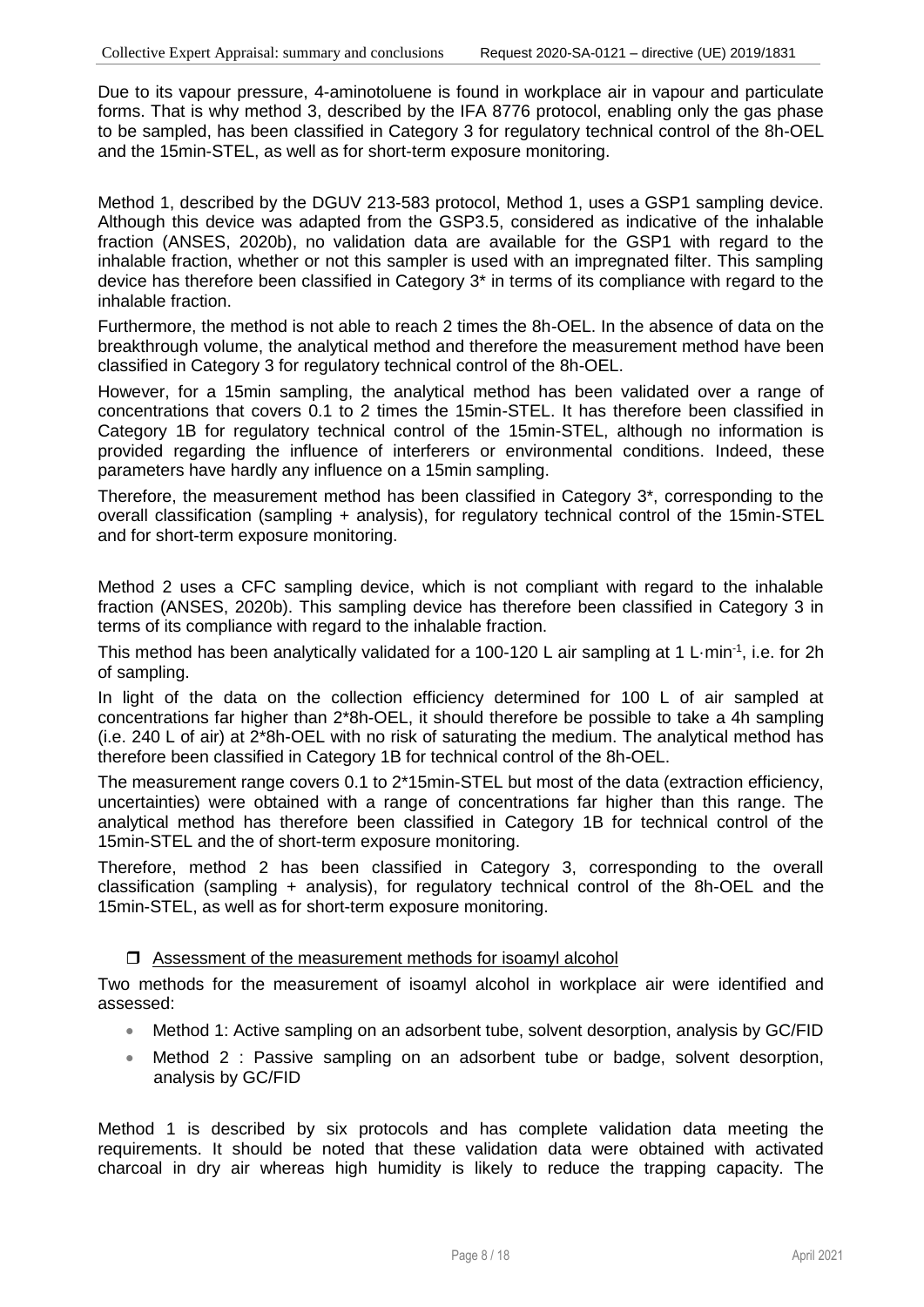conditions described by the NIOSH 1405 protocol are able to cover the range from 0.1 to 2\*8h-OEL with an 8h sampling at the rate of 20 mL min<sup>-1</sup> and it is possible to cover 0.1 to 2 times the 15min-STEL with a 15min sampling at the rate of 200 mL·min-1 .

This method has therefore been classified in Category 1B for regulatory technical control of the 8h-OEL and the 15min-STEL, as well as for short-term exposure monitoring.

In the absence of essential validation data specific to isoamyl alcohol, method 2 has been classified in Category 3\* for regulatory technical control of the 8h-OEL and the 15min-STEL, as well as for short-term exposure monitoring.

#### $\Box$  Assessment of the measurement methods for phosphoryl trichloride

No method for the measurement of phosphoryl trichloride in workplace air has been identified.

It is indeed difficult to measure levels of phosphoryl trichloride in air due to its reactivity with ambient atmospheric humidity.

A literature search identified a study proposing a measurement method whose principle consists of active sampling with an impinger containing an  $Na<sub>2</sub>CO<sub>3</sub>/NaHCO<sub>3</sub>$  solution, followed by an ion chromatography analysis (Zhao *et al*., 2011). Due to primarily analytical validation data, the nonspecificity of the analytical method (no distinction between phosphoryl trichloride and its hydrolysis products) and a limit of detection greater than one-tenth of the 8h-OEL and the 15min-STEL, this method has been classified in Category 3 for regulatory technical control of the 8h-OEL and the 15min-STEL, as well as for short-term exposure monitoring.

| <b>Substance</b>     |                                                                                                                                                                                                                                                                                   | <b>Method</b>                                                                                                                                      | <b>Protocols</b>                                                     |  |  |  |
|----------------------|-----------------------------------------------------------------------------------------------------------------------------------------------------------------------------------------------------------------------------------------------------------------------------------|----------------------------------------------------------------------------------------------------------------------------------------------------|----------------------------------------------------------------------|--|--|--|
|                      | N<br>$\alpha$                                                                                                                                                                                                                                                                     | <b>Principle</b>                                                                                                                                   | <b>References</b>                                                    |  |  |  |
|                      | 1                                                                                                                                                                                                                                                                                 | Active sampling on filter impregnated with sulphuric acid using<br>a GSP1 device, acetonitrile/ammonia elution, analysis by<br>GC/MS               | DGUV 213-583 méthode 1 (2013)                                        |  |  |  |
|                      | $\overline{2}$                                                                                                                                                                                                                                                                    | Active sampling on 2 filters impregnated with H <sub>2</sub> SO <sub>4</sub> ,<br>methanol/water+sodium hydroxide elution, analysis by<br>HPI C/UV | HSE MDHS 75/2 (2014), INRS MétroPol M-203 (2016)                     |  |  |  |
|                      | Active sampling on filter impregnated with H2SO <sub>4</sub> ,<br>3<br>acetonitrile/water + dansyl chloride elution, analysis by UPLC-<br>MS/MS<br>Active sampling on filter impregnated with sulphuric acid using<br>$\overline{4}$<br>a CFC, ethanol elution, analysis by GC/MS |                                                                                                                                                    | IRSST MA-363 (2019)                                                  |  |  |  |
| Aniline              |                                                                                                                                                                                                                                                                                   |                                                                                                                                                    | NIOSH 2017 (1998)                                                    |  |  |  |
|                      | 5                                                                                                                                                                                                                                                                                 | Active sampling on silica gel tube, ethanol/H <sub>2</sub> O elution,<br>analysis by GC/FID                                                        | NIOSH 2002 (1994), HSE MDHS 96 (2000), NF ISO<br>16200-1 (2002)      |  |  |  |
|                      | 6                                                                                                                                                                                                                                                                                 | Active sampling on XAD-7 tube impregnated with phosphoric<br>acid, methanol/water + ammonium hydroxide elution, analysis<br>by GC/FID              | OSHA PV2079 (1994)                                                   |  |  |  |
|                      | $\overline{7}$                                                                                                                                                                                                                                                                    | Active sampling on Tenax tube, thermal desorption, analysis<br>by GC/FID                                                                           | HSE MDHS 72 (1993), HSE MDHS 104 (2016), NF EN ISO<br>16017-1 (2001) |  |  |  |
|                      | 8                                                                                                                                                                                                                                                                                 | : Active sampling on silica gel tube, methanol + KOH elution,<br>analysis by GC/NPD                                                                | IFA 6073 (2010)                                                      |  |  |  |
| e para<br><u>ັງສ</u> | 1                                                                                                                                                                                                                                                                                 | Active sampling on an adsorbent tube, solvent desorption,<br>analysis by GC/FID                                                                    | NIOSH 1001 (1994), HSE MDHS 96 (2000), NF ISO 16200-<br>1(2001)      |  |  |  |

#### **Table 3 : Measurement methods identified and assessed for each substance**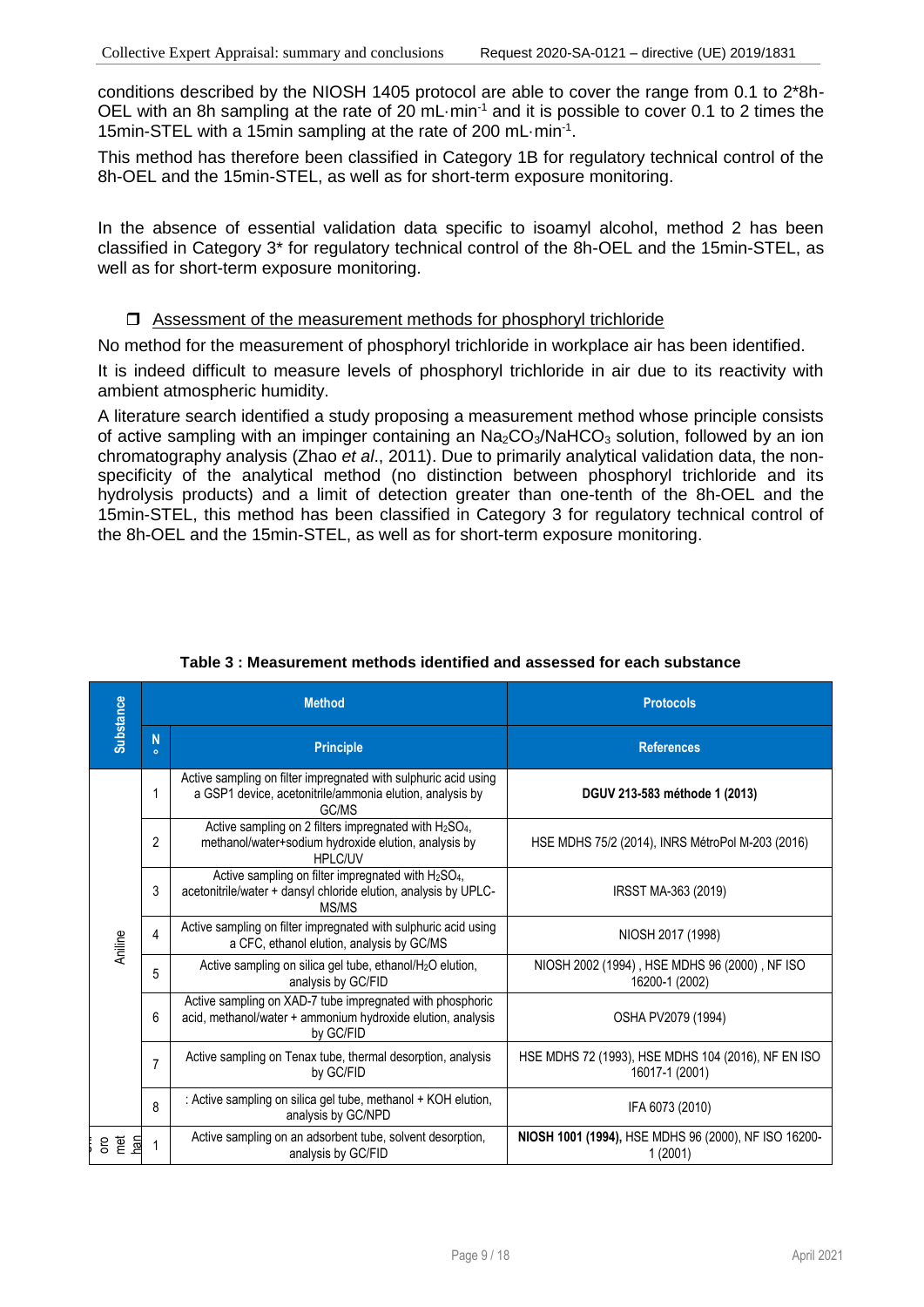| <b>Substance</b>                         |                | <b>Method</b>                                                                                                                                                                                   | <b>Protocols</b>                                                                                                                                                                                                                                                                                                                                                                                                                      |  |  |  |
|------------------------------------------|----------------|-------------------------------------------------------------------------------------------------------------------------------------------------------------------------------------------------|---------------------------------------------------------------------------------------------------------------------------------------------------------------------------------------------------------------------------------------------------------------------------------------------------------------------------------------------------------------------------------------------------------------------------------------|--|--|--|
|                                          | N<br>$\circ$   | <b>Principle</b>                                                                                                                                                                                | <b>References</b>                                                                                                                                                                                                                                                                                                                                                                                                                     |  |  |  |
|                                          | $\overline{2}$ | Passive sampling, thermal desorption and analysis by GC/FID<br>or MS                                                                                                                            | HSE MDHS 80 (1995), HSE MDHS 104 (2016), NF EN ISO<br>16017-2 (2003)                                                                                                                                                                                                                                                                                                                                                                  |  |  |  |
|                                          | 3              | Passive sampling, solvent desorption, analysis by GC/FID or<br>ΜS                                                                                                                               | HSE MDHS 88 (1997), ISO 16200-2 (2000)                                                                                                                                                                                                                                                                                                                                                                                                |  |  |  |
| 2-Phenylpropane (cumene)                 | $\overline{1}$ | Active sampling on an adsorbent tube, solvent desorption,<br>analysis by GC/FID or GC/MS                                                                                                        | DFG solvent mixtures method 1 (2013), INRS MétroPol M<br>267 (2019), NF ISO 16200-1 (2001), NIOSH 1501 (2003),<br>NF X43-267 (2014), IRSST MA-369 (2012), OSHA PV2137<br>(2004), IRSST 159-1 (1990), DFG solvent mixtures<br>method 2 (2013), IFA 7733 (2005), DFG solvent mixtures<br>method 2 (1997)                                                                                                                                |  |  |  |
|                                          | $\overline{2}$ | Active sampling on an adsorbent tube, thermal desorption,<br>analysis by GC/FID or GC/MS                                                                                                        | NF EN ISO 16017-1 (2001), HSE MDHS 72 (1993), HSE<br>MDHS 104 (2016), DFG Solvent mixtures method 5<br>(1997), DFG Solvent mixtures method 6 (2013)                                                                                                                                                                                                                                                                                   |  |  |  |
|                                          | 3              | Passive sampling on an adsorbent tube, thermal desorption,<br>analysis by GC/FID                                                                                                                | NF EN ISO 16017-2 (2003), HSE MDHS 80 (1995), HSE<br>MDHS 104 (2016)                                                                                                                                                                                                                                                                                                                                                                  |  |  |  |
|                                          | 4              | Passive sampling on an adsorbent tube, solvent desorption,<br>analysis by GC/FID                                                                                                                | HSE MDHS 88 (1997), ISO 16200-2 (2000), IRSST 159-1<br>(1990)                                                                                                                                                                                                                                                                                                                                                                         |  |  |  |
| n-butyl, isobutyl and sec-butyl acetates | $\mathbf{1}$   | Active sampling on an adsorbent tube, solvent desorption,<br>analysis by GC/FID                                                                                                                 | OSHA 1009 (2007), NIOSH 1450 (2003), HSE MDHS 96<br>(2000), NF ISO 16200-1 (2001), NF X 43-267 (2014), INSST<br>MTA/MA-023/A92 (1992), INRS MétroPol M 54 (2017),<br>IRSST 274-1 (?), IRSST 249-1 (1990), IRSST-77-1 (1990),<br>IRSST MA-369 (2012), DFG solvent mixtures method 1<br>(1997), DFG solvent mixtures method 1 (2013), DFG solvent<br>mixtures method 2 (1997), DFG solvent mixtures method<br>2 (2013), IFA 7322 (2009) |  |  |  |
|                                          | 2              | Active sampling on an adsorbent tube, solvent desorption,<br>analysis by headspace GC/FID or GC/MS                                                                                              | DFG solvent mixtures method 4 (1997)                                                                                                                                                                                                                                                                                                                                                                                                  |  |  |  |
|                                          | 3              | Active sampling on an adsorbent tube, thermal desorption,<br>analysis by GC/FID or GC/MS                                                                                                        | NF EN ISO 16017-1 (2001), HSE MDH 72 (1993), DFG<br>Solvent mixtures method 5 (1997), HSE MDHS 104<br>(2016), DFG Solvent mixtures method 6 (2013)                                                                                                                                                                                                                                                                                    |  |  |  |
|                                          | $\overline{4}$ | Passive sampling on an adsorbent tube, solvent desorption,<br>analysis by GC/FID                                                                                                                | OSHA 1009 (2007), IRSST 274-1 (?), IRSST 249-1 (1990),<br>INRS MétroPol M 351 (2017), HSE MDHS 88 (1997), ISO<br>16200-2 (2000), OSHA (1998)                                                                                                                                                                                                                                                                                          |  |  |  |
|                                          | 5              | Passive sampling on an adsorbent tube, thermal desorption,<br>analysis by GC/FID or GC/MS                                                                                                       | NF EN ISO 16017-2 (2003), HSE MDHS 80 (1995), HSE<br>MDHS 104 (2016)                                                                                                                                                                                                                                                                                                                                                                  |  |  |  |
|                                          | 1              | Active sampling on filter impregnated with sulphuric acid using<br>a GSP1 device, acetonitrile/ammonia elution, analysis by<br>GC/MS                                                            | DGUV 213-583 method 1 (2012)                                                                                                                                                                                                                                                                                                                                                                                                          |  |  |  |
| 4-Aminotoluene                           | $\overline{2}$ | Active sampling on 2 filters impregnated with sulphuric acid<br>using a CFC, sodium hydroxide / toluene elution,<br>heptafluorobutyric anhydride derivatisation, analysis by GC/MS<br>or GC/ECD | DGUV 213-583 method 2 (2019), OSHA 73 (1988)                                                                                                                                                                                                                                                                                                                                                                                          |  |  |  |
|                                          | 3              | Active sampling on XAD-7 tube, elution toluene then<br>heptafluorobutyric anhydride derivatisation, analysis by GC/MS<br>or GC/ECD                                                              | IFA 8776 (2004)                                                                                                                                                                                                                                                                                                                                                                                                                       |  |  |  |
| Isoamyl<br>alcohol                       | 1              | Active sampling on an adsorbent tube, solvent desorption,<br>analysis by GC/FID                                                                                                                 | INRS MétroPol M-85 (2016), NF X43-267 (2014), NIOSH<br>1402 (1994), HSE MDHS 96 (2000), NF ISO 16200-1<br>(2001), NIOSH 1405 (2003, update de NIOSH 1402)                                                                                                                                                                                                                                                                             |  |  |  |
|                                          | $\overline{2}$ | Passive sampling, on an adsorbent tube or badge, solvent<br>desorption, analysis by GC/FID                                                                                                      | HSE MDHS 88 (1997), ISO 16200-2 (2000)                                                                                                                                                                                                                                                                                                                                                                                                |  |  |  |
| Phosphoryl<br>trichloride                | 1              | Active sampling through an impinger containing a<br>Na <sub>2</sub> CO <sub>3</sub> /NaHCO <sub>3</sub> solution, analysis by ion chromatography                                                | Zhao et al. 2011                                                                                                                                                                                                                                                                                                                                                                                                                      |  |  |  |
|                                          |                | In bold : protocols with the most complete validation data<br>In blue: methods recommended by the Metrology WG                                                                                  |                                                                                                                                                                                                                                                                                                                                                                                                                                       |  |  |  |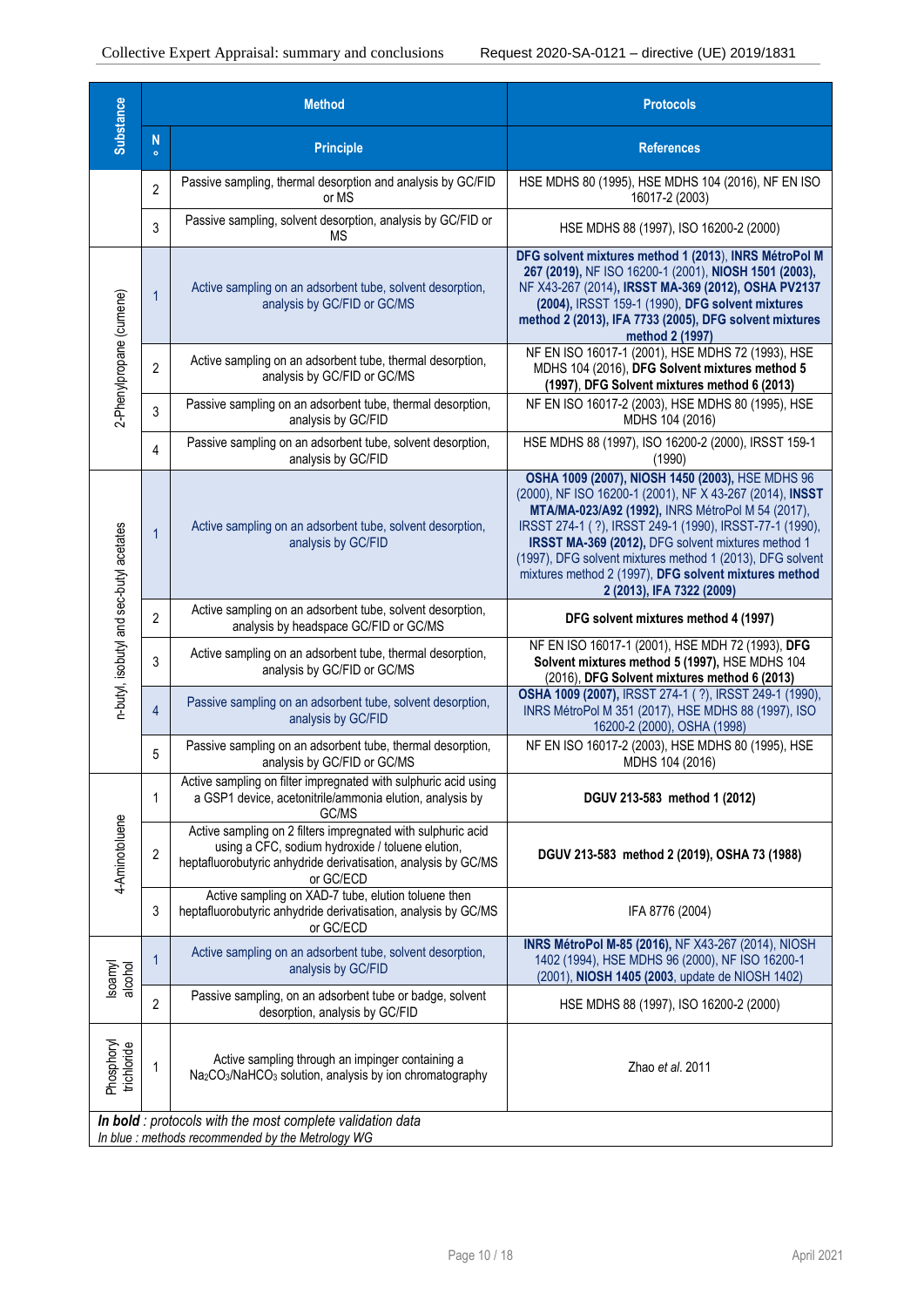### **Conclusions and recommendations of the collective expert appraisal**

#### **Conclusions**

The evaluation of the reference methods applicable for the measurement of occupational exposure levels for the 9 substances to be assessed and listed in Directive (EU) 2019/1831 in light of the values established therein indicates that:

- n-butyl, isobutyl and sec-butyl acetates have a measurement method classified as category 1A for the regulatory technical control of the 8h-OEL and 15min-STEL as well as for the monitoring of short-term exposures;
- cumene and isoamyl alcohol have a measurement method classified as category 1B for the regulatory technical control of the 8h-OEL and 15min-STEL as well as for the monitoring of short-term exposures;
- aniline, chloromethane, 4-aminotoluene and phosphoryl trichloride do not have a validated or indicative measurement method for monitoring the OELs, or the available data were insufficient to assess the measurement methods.

#### **Recommendations**

The table below summarises the measurement methods recommended by the Metrology WG for all substances according to their classification.

As there is no measurement method suitable for monitoring the 8h-OEL and 15min-STEL for aniline, chloromethane, 4-aminotoluene and phosphoryl trichloride, it is recommended to develop and validate a measurement method for these substances.

Regarding aniline and 4-aminotoluene, the use of a device recommended for sampling the inhalable fraction of aerosols (cf. Anses, 2020b) and enabling the use of a filter impregnated with sulfuric acid and compatible with the analytical method described in the DGUV 213-583 method 1 protocol (method 1 for aniline and 4-aminotoluene) or the analytical method described in the DGUV 213-583 method 2 or OSHA 73 protocols (method 2 for 4-aminotoluene) should enable concentrations of these substances to be measured for comparison with the 8h-OEL or the 15min-STEL; subject to validation.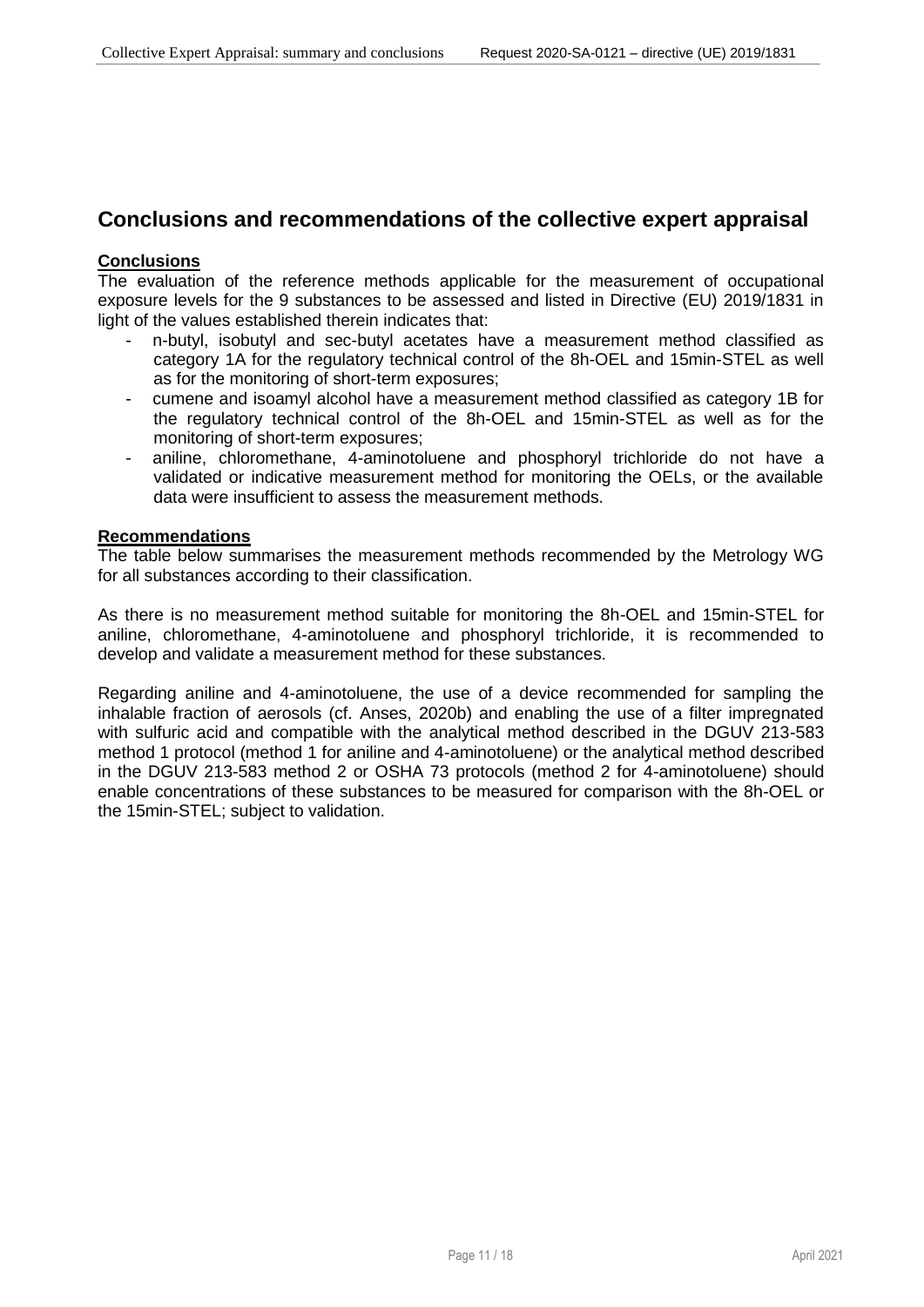| <b>Identification of the</b><br>substance |                      | <b>Principle of the recommended</b>                                                  | <b>Classification for regulatory</b><br>technical control<br><b>Implementation protocols</b>                                                                                                                                                                                                                                              |        | <b>Classification</b><br>for short-term | <b>Additional information</b> |                                                                                                                                                                                                                                                                                                                                                                                                                 |  |
|-------------------------------------------|----------------------|--------------------------------------------------------------------------------------|-------------------------------------------------------------------------------------------------------------------------------------------------------------------------------------------------------------------------------------------------------------------------------------------------------------------------------------------|--------|-----------------------------------------|-------------------------------|-----------------------------------------------------------------------------------------------------------------------------------------------------------------------------------------------------------------------------------------------------------------------------------------------------------------------------------------------------------------------------------------------------------------|--|
| <b>Name</b>                               | <b>CAS</b><br>number | method                                                                               | (References)                                                                                                                                                                                                                                                                                                                              | 8h-OEL | 15min-STEL                              | exposure<br>monitoring        |                                                                                                                                                                                                                                                                                                                                                                                                                 |  |
| Aniline                                   | 62-53-3              |                                                                                      | No recommended method in workplace air                                                                                                                                                                                                                                                                                                    |        |                                         |                               | The use of a device<br>recommended for sampling<br>the inhalable fraction of<br>aerosols (cf. Anses, 2020b)<br>and enabling the use of an<br>impregnated filter<br>compatible with the<br>analytical method described<br>in the DGUV 213-583<br>method 1 protocol should<br>enable aniline<br>concentrations to be<br>measured for comparison<br>with the 8h-OEL or the<br>15min-STEL; subject to<br>validation |  |
| Chloromethane                             | 74-87-3              | No recommended method in workplace air                                               |                                                                                                                                                                                                                                                                                                                                           |        |                                         |                               |                                                                                                                                                                                                                                                                                                                                                                                                                 |  |
| 2-Phenylpropane<br>(cumene)               | 98-82-8              | Active sampling on sorbent tube<br>Solvent desorption<br>Analysis by GC/FID or GC/MS | <b>DFG solvent mixtures</b><br>method 1 (2013), INRS<br>MétroPol M 267 (2019),<br>NF ISO 16200-1 (2001),<br>NF X 43-267 (2014),<br>NIOSH 1501 (2003),<br>IRSST MA-369 (2012),<br>OSHA PV2137 (2004),<br>IRSST 159-1 (1990)<br><b>DFG solvent mixtures</b><br>method 2 (2013), IFA<br>7733 (2005), DFG solvent<br>mixtures method 2 (1997) |        | 1B                                      |                               | Users should be aware that<br>CS <sub>2</sub> used for desorption<br>(alone or in mixture with<br>other solvents) is classified<br>as toxic to reproduction,<br>Category 2.                                                                                                                                                                                                                                     |  |

#### **Table 4: Measurement methods recommended by the Metrology WG**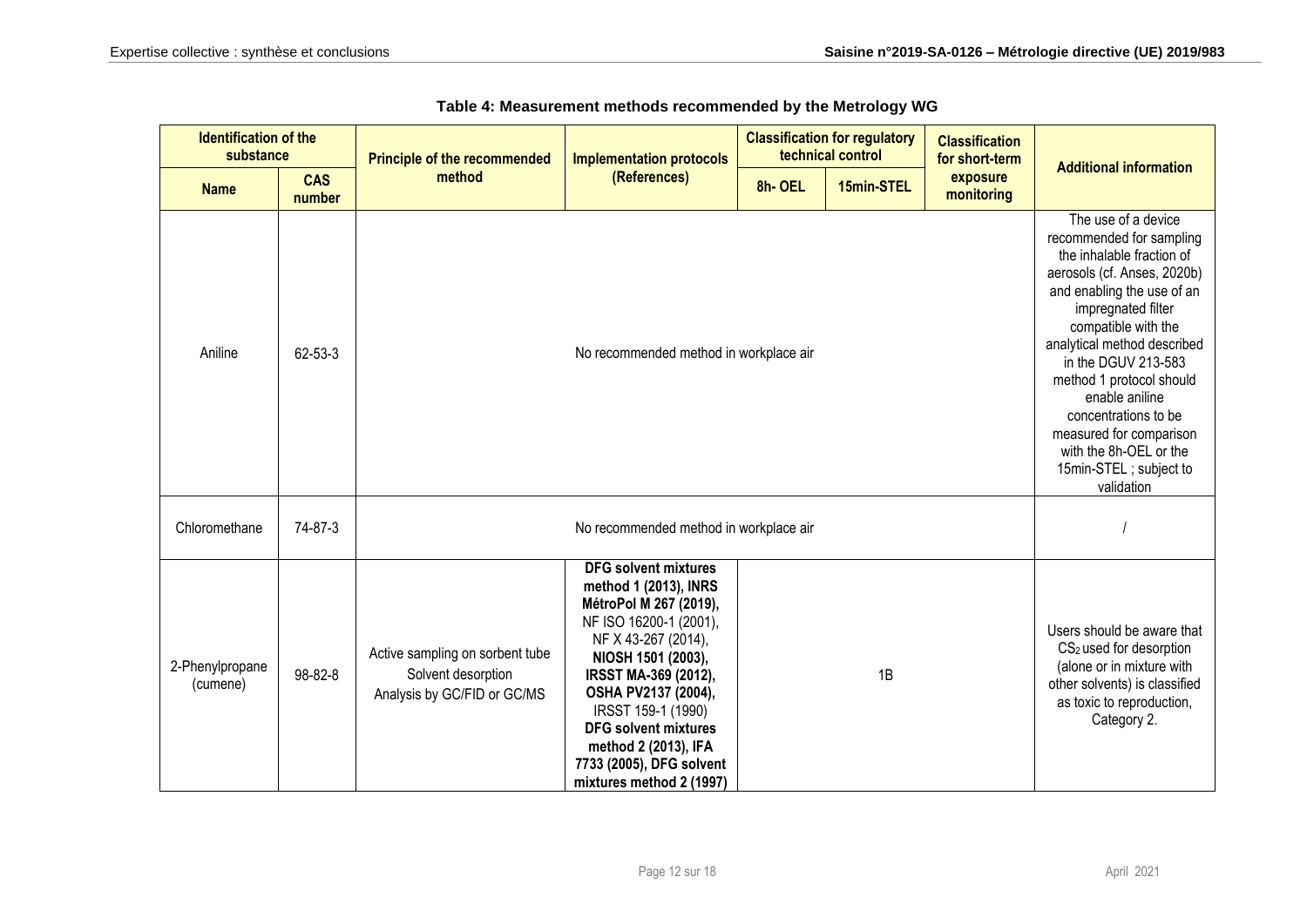| <b>Identification of the</b><br>substance                |                                  | <b>Principle of the recommended</b>                                                                                         | <b>Implementation protocols</b><br>(References)                                                                                                                                                                                                                                                                                             | <b>Classification for regulatory</b><br>technical control |            | <b>Classification</b><br>for short-term |                                                                                                                                                                             |  |  |  | <b>Additional information</b> |
|----------------------------------------------------------|----------------------------------|-----------------------------------------------------------------------------------------------------------------------------|---------------------------------------------------------------------------------------------------------------------------------------------------------------------------------------------------------------------------------------------------------------------------------------------------------------------------------------------|-----------------------------------------------------------|------------|-----------------------------------------|-----------------------------------------------------------------------------------------------------------------------------------------------------------------------------|--|--|--|-------------------------------|
| <b>Name</b>                                              | <b>CAS</b><br>number             | method                                                                                                                      |                                                                                                                                                                                                                                                                                                                                             | 8h-OEL                                                    | 15min-STEL | exposure<br>monitoring                  |                                                                                                                                                                             |  |  |  |                               |
| n-Butyl acetate<br>Isobutyl acetate<br>sec-Butyl acetate | 123-86-4<br>110-19-0<br>105-46-4 | Active sampling on activated<br>charcoal tube<br>Solvent desorption<br>Analysis by GC/FID                                   | <b>OSHA 1009, NIOSH 1450,</b><br>INSHT MTA/MA-023/A92,<br><b>IRSST MA-369, HSE</b><br>MDHS 96, NF ISO 16200-<br>1, NF X 43-267, INRS<br>MétroPol M 54, NNSST<br>MTA/MA-023/A92, IRSST<br>274-1, IRSST 249-1,<br>IRSST-77-1, DFG solvent<br>mixtures method 1 (1997 &<br>2013), DFG solvent<br>mixtures method 2 (1997<br>et 2013), IFA 7322 |                                                           | 1A         |                                         | Users should be aware that<br>CS <sub>2</sub> used for desorption<br>(alone or in mixture with<br>other solvents) is classified<br>as toxic to reproduction,<br>Category 2. |  |  |  |                               |
|                                                          |                                  | Passive sampling on activated<br>charcoal badge (SKC575-002<br>and 3M 3520 OVM)<br>Solvent desorption<br>Analysis by GC/FID | <b>OSHA 1009</b>                                                                                                                                                                                                                                                                                                                            | 1B                                                        |            | $1B^{(1)}$                              |                                                                                                                                                                             |  |  |  |                               |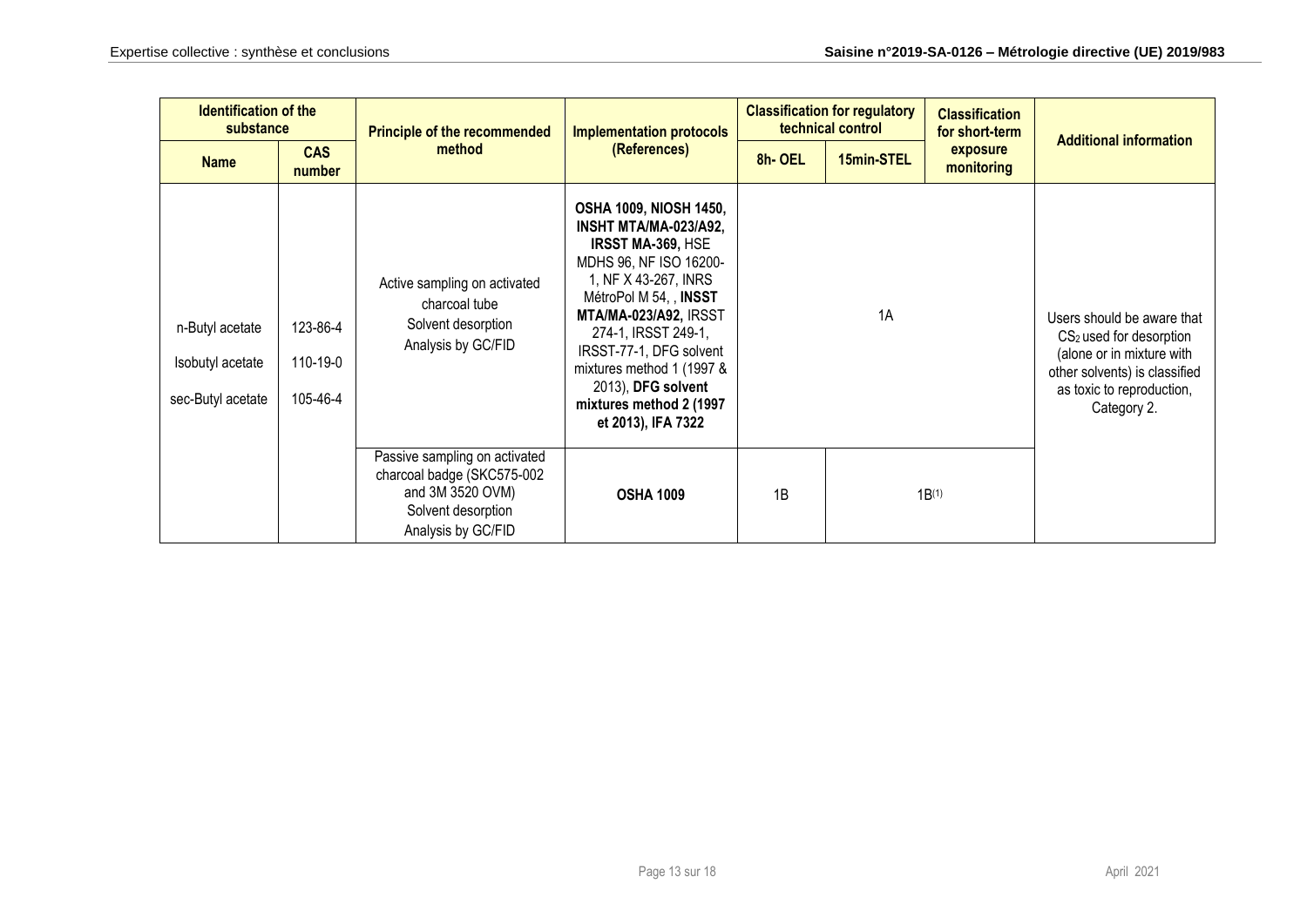|                           | <b>Identification of the</b><br><b>Classification for regulatory</b><br>substance<br>technical control<br><b>Principle of the recommended</b><br><b>Implementation protocols</b> |                                                                                                                           |                                                                                                                                                        | <b>Classification</b><br>for short-term |            |                        |                                                                                                                                                                                                                                                                                                                                                                                                                                                                                                                        |
|---------------------------|----------------------------------------------------------------------------------------------------------------------------------------------------------------------------------|---------------------------------------------------------------------------------------------------------------------------|--------------------------------------------------------------------------------------------------------------------------------------------------------|-----------------------------------------|------------|------------------------|------------------------------------------------------------------------------------------------------------------------------------------------------------------------------------------------------------------------------------------------------------------------------------------------------------------------------------------------------------------------------------------------------------------------------------------------------------------------------------------------------------------------|
| <b>Name</b>               | <b>CAS</b><br>number                                                                                                                                                             | method                                                                                                                    | (References)                                                                                                                                           | 8h-OEL                                  | 15min-STEL | exposure<br>monitoring | <b>Additional information</b>                                                                                                                                                                                                                                                                                                                                                                                                                                                                                          |
| 4-Aminotoluene            | 106-49-0                                                                                                                                                                         |                                                                                                                           | No recommended method in workplace air                                                                                                                 |                                         |            |                        | The use of a device<br>recommended for sampling<br>the inhalable fraction of<br>aerosols (cf. Anses, 2020b)<br>and enabling the use of an<br>impregnated filter compatible<br>with the analytical method<br>described in the DGUV 213-<br>583 method 1 protocol or the<br>analytical method described<br>in the DGUV 213-583<br>method 2 or OSHA 73<br>protocols should enable<br>4, aminotoluene<br>concentrations to be<br>measured for comparison<br>with the 8h-OEL or the<br>15min-STEL; subject to<br>validation |
| Isoamyl alcohol           | 123-51-3                                                                                                                                                                         | Active sampling on activated<br>charcoal tube<br>Solvent desorption<br>Analysis by GC/FID                                 | <b>INRS MétroPol M-85</b><br>(2016), NF X43-267<br>(2014), NIOSH 1402<br>(1994), HSE MDHS 96<br>(2000), NF ISO 16200-1<br>(2001), NIOSH 1405<br>(2003) |                                         | 1B         |                        | Users should be aware that<br>CS <sub>2</sub> used with<br>dichloromethane or 2-<br>propanol for desorption is<br>classified as toxic to<br>reproduction, Category 2.                                                                                                                                                                                                                                                                                                                                                  |
| Phosphoryl<br>trichloride | 10025-87-<br>3                                                                                                                                                                   | No recommended method in workplace air                                                                                    |                                                                                                                                                        |                                         |            |                        |                                                                                                                                                                                                                                                                                                                                                                                                                                                                                                                        |
|                           |                                                                                                                                                                                  | In bold : protocols with the most complete validation data<br>$(1)$ For sec-butyl acetate: sampling only on badge 3M 3520 |                                                                                                                                                        |                                         |            |                        |                                                                                                                                                                                                                                                                                                                                                                                                                                                                                                                        |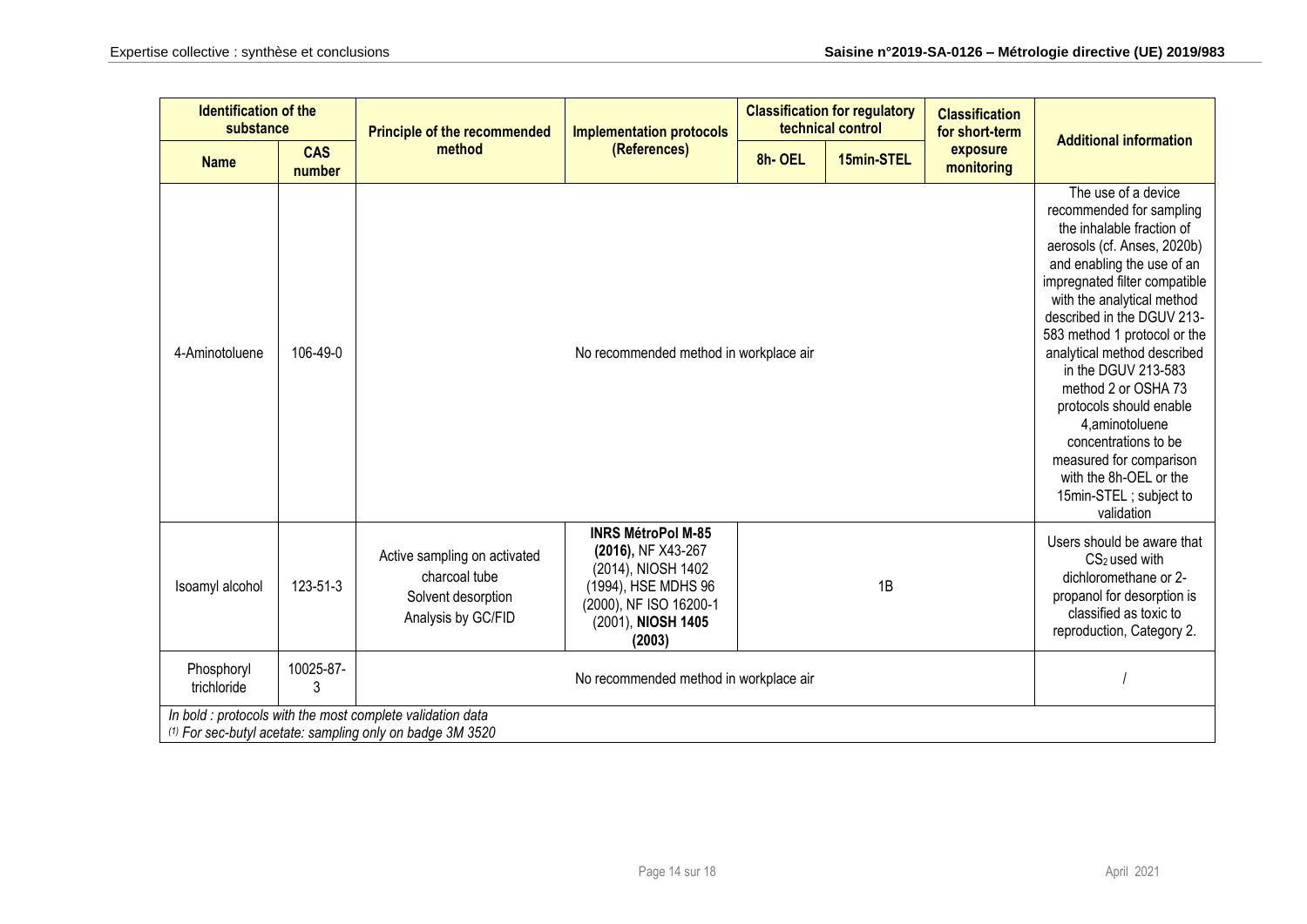**Validation date of the summary by the Metrology WG:** 16 April 2021.

## **Bibliographic references**

AFNOR NF EN 482 +A1 (2015): Exposition sur les lieux de travail - Exigences générales concernant les performances des procédures de mesure des agents chimiques, Novembre 2015, 20p.

Anses (2020a) - Méthodologie d'évaluation des méthodes de mesure dans l'air des lieux de travail et l'air intérieur – Rapport d'expertise collective – Mars/Avril 2020.

Anses (2020b) - Valeurs limites d'exposition en milieu professionnel - Poussières dites sans effet spécifique - Évaluation des méthodes de mesure – Avis et Rapport d'expertise collective – Septembre 2020

Directive (UE) 2019/1831 de la Commission du 24 octobre 2019 établissant une cinquième liste de valeurs limites indicatives d'exposition professionnelle en application de la directive 98/24/CE du Conseil et modifiant la directive 2000/39/CE de la Commission (Texte présentant de l'intérêt pour l'EEE).

Zhao SL, Zhang J, Zhang WC, Li JG, Zhang H, Li H. [Determination of phosphorus oxychloride in the air of workplace by ion chromatography]. Zhonghua Lao Dong Wei Sheng Zhi Ye Bing Za Zhi. 2011 Feb;29(2):148-9. Chinese. PMID: 21619850.

### **Measurement protocols (date of inventory: july 2020, update december 2020)**

AFNOR NF EN ISO 16017-1 (2001), Air intérieur, air ambiant et air des lieux de travail - Échantillonnage et analyse des composés organiques volatils par tube à adsorption/désorption thermique/chromatographie en phase gazeuse sur capillaire - Partie 1 : Echantillonnage par pompage, mars 2001, 32 p.

AFNOR NF EN ISO 16017-2 (2003) – Air intérieur, air ambiant et air des lieux de travail - Échantillonnage et analyse des composés organiques volatils par tube à adsorption/désorption thermique/chromatographie en phase gazeuse sur capillaire - Partie 2 : Echantillonnage par diffusion, mars 2003, 39 p.

AFNOR NF EN ISO 16200-1 (2001) - Qualité de l'air des lieux de travail - Echantillonnage et analyse des composés organiques volatils par désorption au solvant/chromatographie en phase gazeuse – Partie 1 : Méthode d'échantillonnage par pompage, Décembre 2001, 27p.

AFNOR NF X43-267 (2014) - Air des lieux de travail - Prélèvement et analyse de gaz et vapeurs organiques - Prélèvement par pompage sur tube à adsorption et désorption au solvant, Juin 2014.

DFG Solvent mixtures method 1 (1997) In The MAK‐Analyses of Hazardous Substances in Air, Vol. 6 (2002), 2002, Vol.6, p123 – 135. https://doi.org/10.1002/3527600418.am0lmix001e0006a, consulté le 07/07/20)

DFG Solvent mixtures method 1 (2013). In The MAK‐Collection for Occupational Health and Safety, 2016, Vol 1, No 3, p.2127- 2138. (https://doi.org/10.1002/3527600418.am0lmix001e1816, consulté le 07/07/20)

DFG Solvent mixtures method 2 (1997). In The MAK‐Analyses of Hazardous Substances in Air, Vol. 6 (2002), 2002, Vol.6, p137 – 150 (https://doi.org/10.1002/3527600418.am0lmix002e0006b, consulté le 07/07/20)

DFG Solvent mixtures method 2 (2013). In The MAK‐Collection for Occupational Health and Safety, 2016, Vol 1, No 3, p.2139- 2155. (https://doi.org/10.1002/3527600418.am0lmix002e1816, consulté le 07/07/20)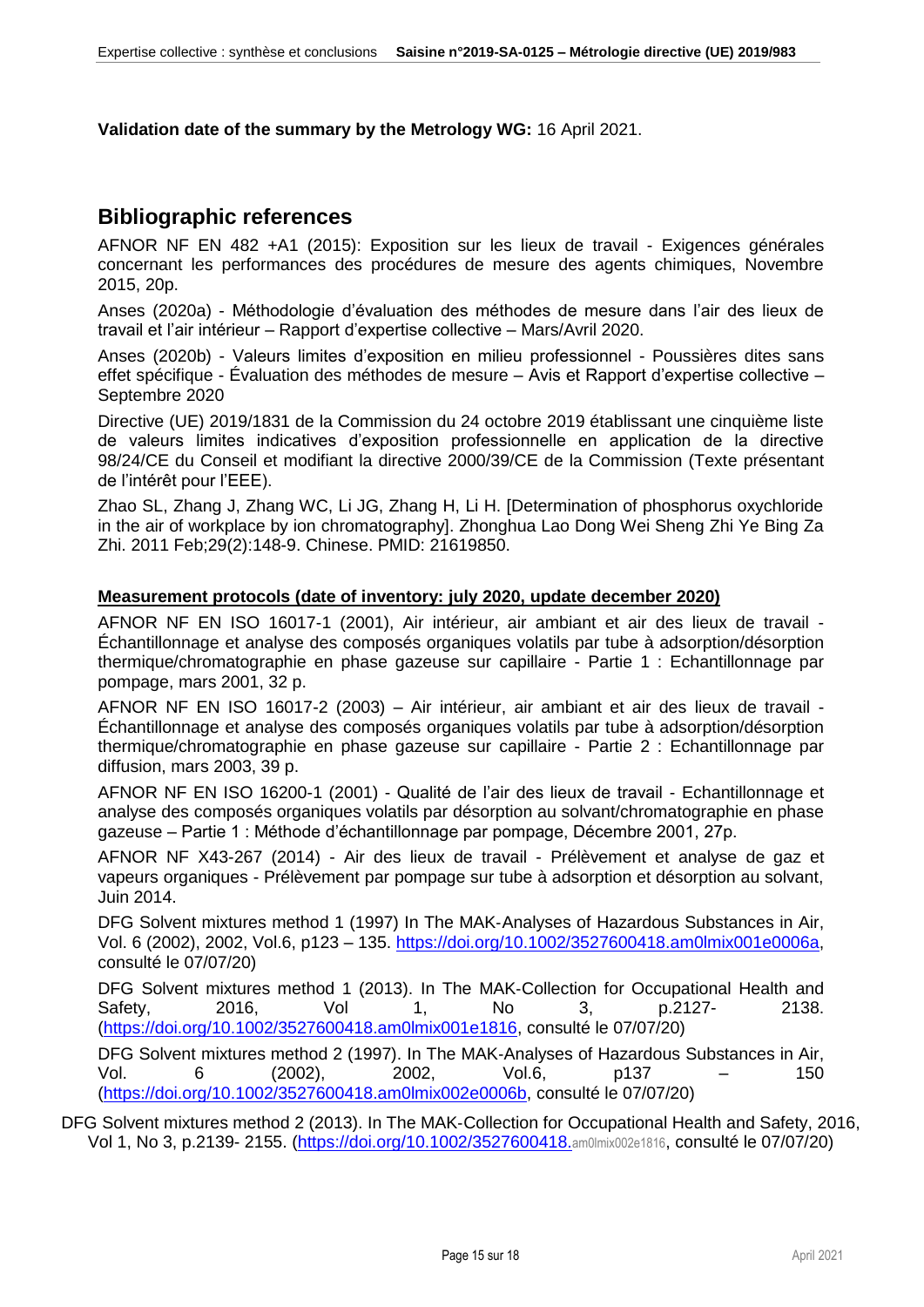DFG solvent mixtures method 4 (1997) In The MAK‐Analyses of Hazardous Substances in Air, Vol. 6 (2002), p163 – 175. (https://doi.org/10.1002/3527600418.am0lmix004e0006d, consulté le 07/07/20)

DFG Solvent mixtures method 5 (1997). In The MAK‐Analyses of Hazardous Substances in Air, Vol. 6 (2002), p177 – 199 (https://doi.org/10.1002/3527600418.am0lmix005e0006e, consulté le 07/07/20)

DFG Solvent mixtures method 6 (2013). In The MAK-Collection for Occupational Health and Safety, 2016, Vol 1, No 3, p.2181- 2196 (https://doi.org/10.1002/3527600418.am0lmix006e1816, consulté le 07/07/20)

DGUV 213-583 – méthode 1 (Juni 2019) - Verfahren zur Bestimmung von aromatischen Aminen – Verfahren 01 : Probenahme mit Pumpe und Abscheidung auf einem sauer imprägnierten Filter, Gaschromatographie nach Elution - Aromatische Amine – 01 – GC – DGUV (https://publikationen.dguv.de/widgets/pdf/download/article/2599, consulté le 07/07/20)

DGUV 213-583 – méthode 2 (Juni 2019) - Verfahren zur Bestimmung von aromatischen Aminen – Verfahren 02 : Probenahme mit Pumpe und Abscheidung auf einem sauer imprägnierten Filter, Gaschromatographie nach alkalischer Extraktion und DerivatisierungAromatische Amine – 02 – GCMSD – DGUV (https://publikationen.dguv.de/widgets/pdf/download/article/2599, consulté le 07/07/20)

HSE MDHS 72 (1993), Methods for the Determination of Hazardous Substances (MDHS) - Volatile organic compounds in air - Laboratory method using pumped solid sorbent tubes, thermal desorption and gas chromatography, 12 p (http://www.hse.gov.uk/pubns/mdhs/pdfs/mdhs72.pdf, consulté le 07/07/20).

HSE MDHS 75/2 (2014) - Methods for the Determination of Hazardous Substances (MDHS) - Aromatic amines in air and on surfaces, Laboratory method using pumped acid coated filters, moistened swabs and HPLC, 06/2014. 7p. (https://www.hse.gov.uk/pubns/mdhs/pdfs/mdhs75- 2.pdf, consulté le 07/07/20).

HSE MDHS 80 (1995), Methods for the Determination of Hazardous Substances (MDHS) - Volatile organic compounds in air - Laboratory method using diffusive solid sorbent tubes, thermal desorption and gas chromatography, 12 p (http://www.hse.gov.uk/pubns/mdhs/pdfs/mdhs80.pdf, consulté le 07/07/20).

HSE MDHS 88 (1997), Methods for the Determination of Hazardous Substances (MDHS) - Volatile organic compounds in air - Laboratory method using diffusive samplers, solvant desorption and gas chromatography, 20 p (http://www.hse.gov.uk/pubns/mdhs/pdfs/mdhs88.pdf, consulté le 07/07/2020).

HSE MDHS 96 (2000), Methods for the Determination of Hazardous Substances (MDHS) - Volatile organic compounds in air (4) - Laboratory method using pumped solid sorbent tubes, solvent desorption and gas chromatography, 24 p. (http://www.hse.gov.uk/pubns/mdhs/pdfs/mdhs96.pdf, consulté le 07/07/2020)

HSE MDHS 104 (2016), Methods for the Determination of Hazardous Substances (MDHS) - Volatile organic compounds in air - Laboratory method using pumped solid sorbent tubes, solvent desorption and gas chromatography, 30 p (http://www.hse.gov.uk/pubns/mdhs/pdfs/mdhs104.pdf, consulté le 07/07/20).

IFA 6073 –Amin,aliphatisch II und aromatisch II, IFA, Messverfahren für Gefahrstoffe, 2010. 8p.

IFA 7733 (2005) - - IFA-Arbeitsmappe – Kennzahl 7733 – Kohlenwasserstoffe, aromatish – Lieferung : IV/05- 8 p.

INRS MétroPol M 267 (2019) - Cumène – 3 pages. (https://www.inrs.fr/dms/metropol/FicheMetropol/METROPOL\_267-1/FicheMetropol-METROPOL 267.pdf, consulté le 07/07/20) & données de validation Cumène – 3 pages (https://www.inrs.fr/dms/metropol/DonneesValidationMetropol/Validation\_81-1/MetroPol-

Donnees-Validations-Validation\_81.pdf, consulté le 07/07/20)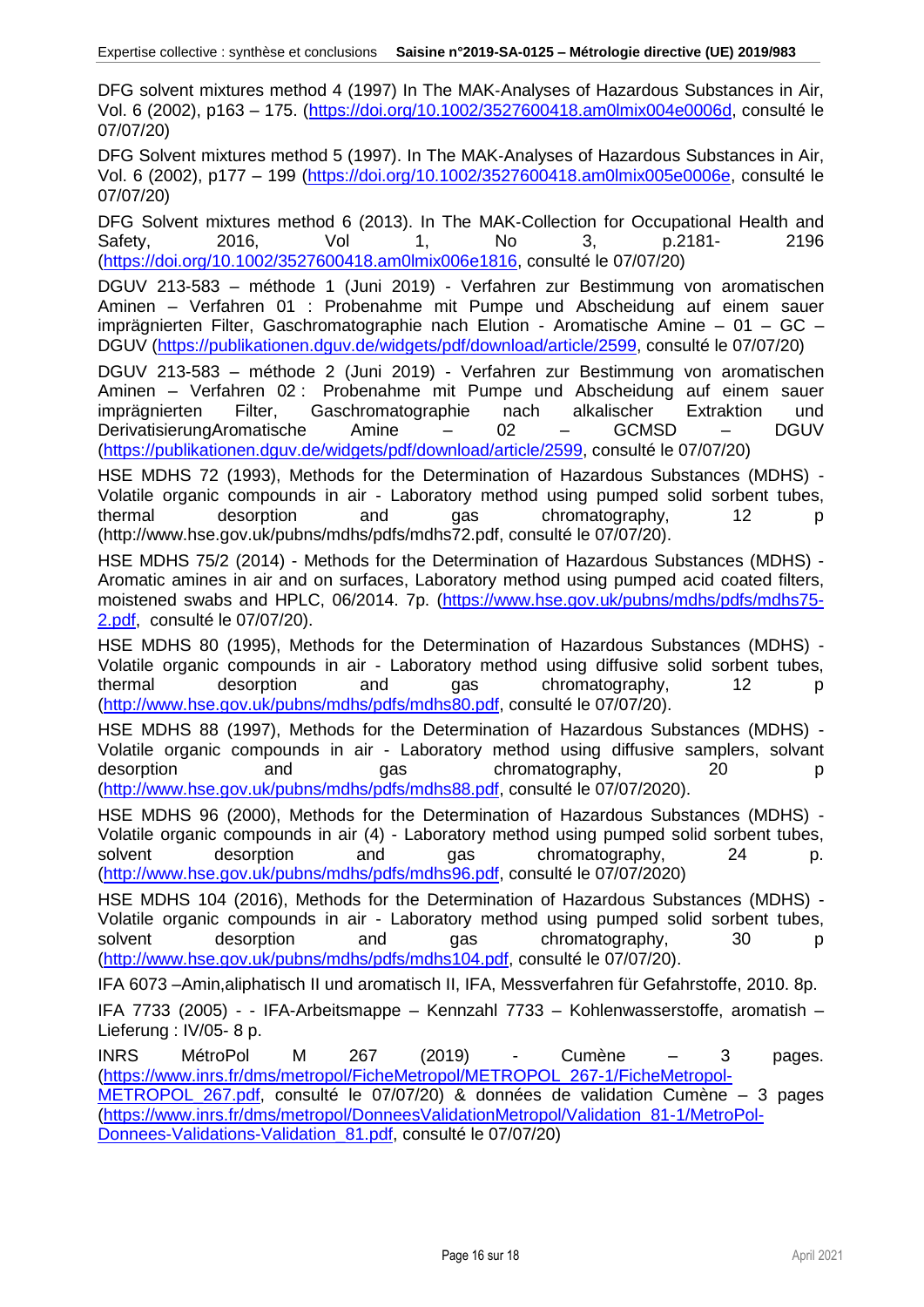INRS MétroPol M-203 (2016), Aniline, INRS, Base de données MétroPol,02/2016, Aniline M-203 : https://www.inrs.fr/publications/bdd/metropol/fiche.html?refINRS=METROPOL\_203, consulté le 07/07/20)

INRS MétroPol M-351. M-351/V02. Février 2017. Acétate de n-butyle. https://www.inrs.fr/dms/metropol/FicheMetropol/METROPOL\_351-1/FicheMetropol-METROPOL\_351.pdf, consulté le 07/07/2020)

INRS MétroPol M-54 : M-54/V1.3. 2. Décembre 2017 Esters. https://www.inrs.fr/dms/metropol/FicheMetropol/METROPOL\_54-1/FicheMetropol-METROPOL\_54.pdf, consulté le 07/07/2020)

INRS MétroPol M-85 (2016) - Isopentanol – 3 pages. (https://www.inrs.fr/dms/metropol/FicheMetropol/METROPOL\_85-1/FicheMetropol-METROPOL 85.pdf, consulté le 07/07/2020) + données de validation Isopentanol – 5 pages (https://www.inrs.fr/dms/metropol/DonneesValidationMetropol/Validation\_52-5/MetroPol-

Donnees-Validations-Validation\_52.pdf, consulté le 07/07/2020)

INSST MTA/MA-023/A92 Determinación de ésteres I (acetato de metilo, acetato de etilo, acetato de isobutilo, acetato de n-butilo) en aire - Método de adsorción en carbón activo / Cromatografía de gases. Cromatografía de gases de gases de gases de gases de gases de gases de gases de gases. https://www.insst.es/documents/94886/359043/MA\_023\_A92.pdf/e3533526-8759-45d3-a305-

e6b89a09e053, consulté le 07/07/2020)

IRSST (1990) - IRSST. "Analyse du cumène dans l'air". Méthode 159-1. Méthodes analytiques. Montréal: IRSST, 1990. (https://www.irsst.qc.ca/laboratoires/analyses/contaminantsair/substance/i/734, consulté le 07/07/20.

IRSST (2012) – Méthodes de laboratoire - Dosage de composés organiques volatils dans l'air par spectrométrie de masse – Méthode analytique 369. IRSST Montréal. 20p. (http://www.irsst.qc.ca/media/documents/PubIRSST/MA-369-fr.pdf, consulté le 07/07/20).

IRSST 249 – 1 (1990) : Acétate d'isobutyle. https://www.irsst.qc.ca/laboratoires/analyses/contaminants-air/substance/i/107, consulté le 07/07/2020)

IRSST 274-1 : acétate de butyle secondaire https://www.irsst.qc.ca/laboratoires/analyses/contaminants-air/substance/i/40, consulté le 07/07/2020)

IRSST MA-363 (2019) – Méthodes de laboratoire - Détermination des amines dans l'air par LC-MS – Méthode analytique 363. IRSST Montréal. , 2019 - , ISBN 978-2-89797-085-7, 9p, (https://www.irsst.qc.ca/media/documents/PubIRSST/MA-363.pdf?v=2020-10-28, consulté le 07/07/20)

IRSST MA-369 (2012) : Méthodes de laboratoire MÉTHODE ANALYTIQUE 369. 2012 http://www.irsst.qc.ca/media/documents/PubIRSST/MA-369-fr.pdf?v=2017-08-09, consulté le 07/07/2020)

IRSST-77-1 (1990). Acétate de butyle normal. https://www.irsst.gc.ca/laboratoires/analyses/contaminants-air/substance/i/188, consulté le 07/07/2020)

ISO 16200-2 (2000), Qualité de l'air des lieux de travail - Échantillonnage et analyse des composés organiques volatils par désorption au solvant/chromatographie en phase gazeuse - Partie 2 : méthode d'échantillonnage par diffusion, Juin 2000, 34 p.

NIOSH 1402 (1994), NIOSH Manual of Analytical Methods (NMAM), Fourth Edition, Method 1402, Issue 1, dated 15 August 1994: Alcohols III (https://www.cdc.gov/niosh/docs/2003- 154/pdfs/1402.pdf, consulté le 07/07/2020).

NIOSH 1405 (2003), NIOSH Manual of Analytical Methods (NMAM), Fourth Edition, Method 1405, Issue 1, dated 15 March 2003: Alcohols combined (https://www.cdc.gov/niosh/docs/2003- 154/pdfs/1405.pdf, consulté le 07/07/2020).